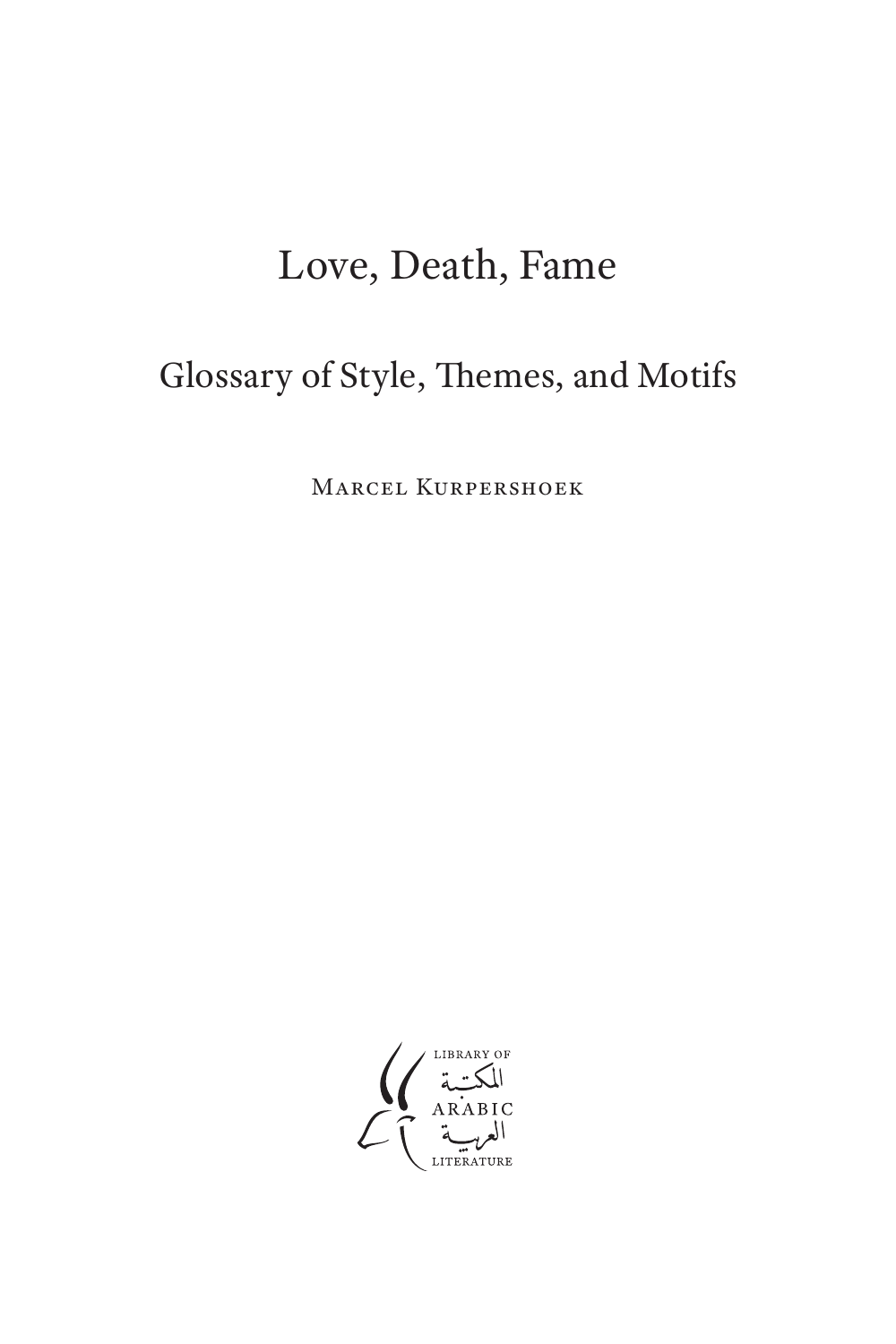### **Style**

#### *Signature Verse*

The signature verse in and of itself is not typical of Nabaṭī poetry. The earliest known Nabaṭī poet, Abū Ḥamzah al-ʿĀmirī (who eulogized Kubaysh ibn Manṣūr ibn Jammāz, a sharif of Medina who was killed in 1307), does not employ the signature verse, and his style is much more sophisticated than the tribal dithyrambs of the Banū Hilāl. The connection of the signature verse with Banū Hilāl rather points to origins in oral tradition.

Examples given by the historian Ibn Khaldūn (1332−1406) are:1

These are the wise verses of the generous brave Khālid: the poetry he recites hits the mark without fail; The words of a smart sage, possessed of intelligence, not a harebrained babbler who chatters away.

*yigūl bilā jahlin fitā al-jūd Khālid migālat gawwālin w-gāl ṣiwāb migālat ḥabrin dhāt dhihnin w-lam yikun harījan walā fīmā yigūl dhahāb*

These are the verses of the sharif Ibn Hāshim, ʿAlī, my entrails are on fire from my hot sighs.

*gāl ash-sharīf ibn Hāshim ʿAlī tarā kabdī ḥarrī shikat min zifīrahā*

These are the verses of the tribe's maiden, Saʿdā, stirred by wails from the departing caravan If you ask about the grave of al-Zanātī Khalīfah, I can describe the route and don't forget my words.

*tigūl fitāt al-ḥayy Saʿdā w-hāḍahā lahā fī ẓʿūn al-bākirīn ʿawīl ayā sāʾilī ʿan gabr az-Zanātī Khalīfah khidh an-naʿt minnī lā tikūn hibīl*

<sup>1</sup> Ibn Khaldūn, *Muqaddimat Ibn Khaldūn*, 587, 590, 593.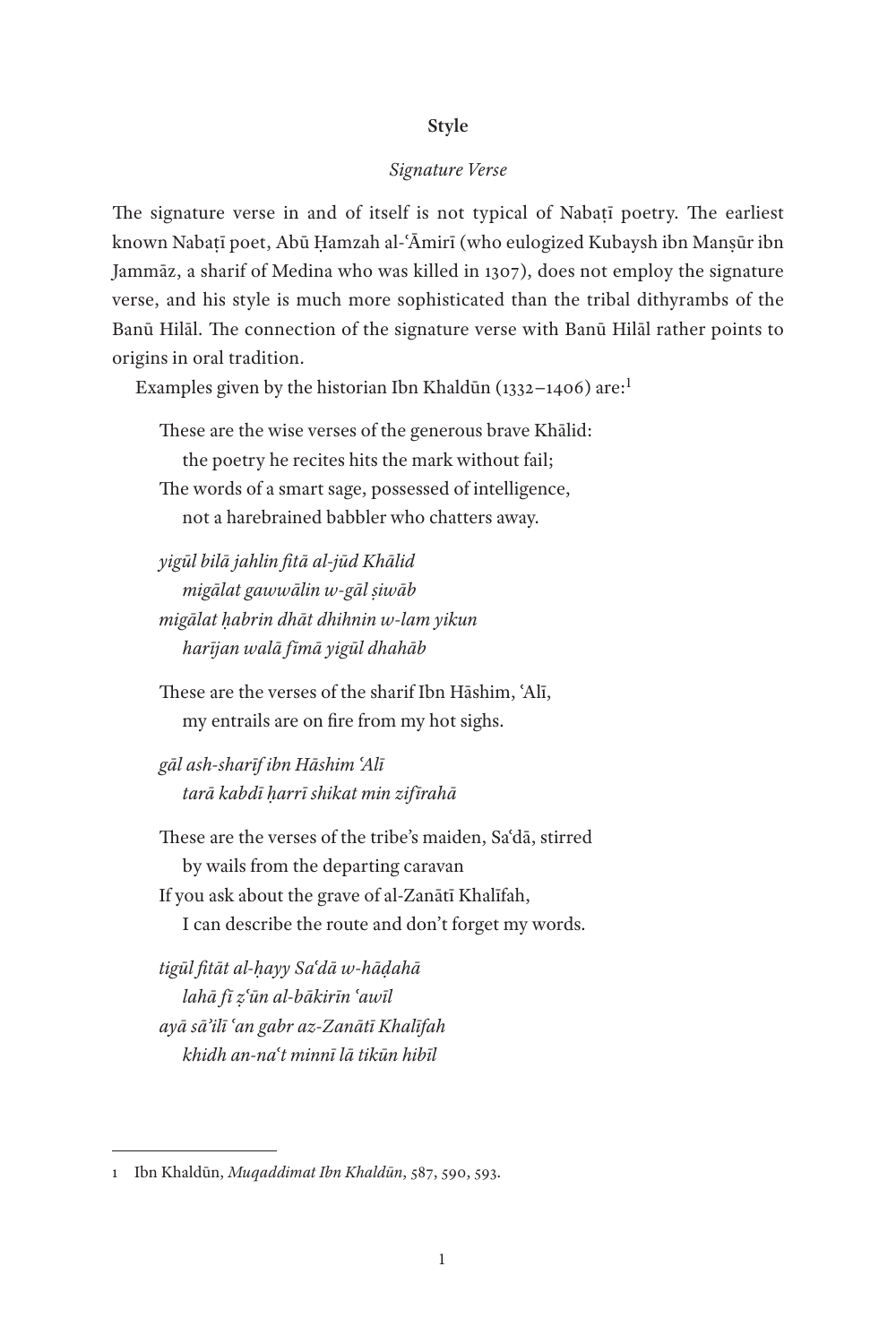Ibn Khaldūn's examples are paralleled closely by the Banū Hilāl and al-Ḍayāghim verses of the oral tradition, e.g.:<sup>1</sup>

Abū Zayd al-Hilālī tells the story in verse a storm of dust covered the valley around the sheep.

*yigūl abā Zēd al-Hlālī w-mā jarā ʿajājin ghashā l-baṭḥā w-ʿajj sarāyiḥ*

These are the verses of the Zuʿbī brave, Dhyāb ibn Ghānim: my resolve is more trenchant than a scraping plane's edge of steel.

*yigūl al-fitā az-Zuʿbī Dhyāb ibn Ghānim lī rāy agsā min ḥadīd al-mibrād*

These are the verses of al-Zanātī, al-Zanātī Khalīfah: a fellow willy-nilly must accept his mortality.

*yigūl az-Zanātī wa-z-Zanātī Khalīfah nafs al-fitā lā biddhā min zawālih*

And the legendary ancestor of the al-Rmāl subtribe of Shammar in the Nafūd desert, Shāyi' al-Amsaḥ:<sup>2</sup>

These are the verses of Ibn Mirdās, the generous brave Shāyiʿ: I soar from lofty peaks like a falcon.

*yigūl ibn Mirdāsin fitā al-jūd Shāyiʿ ashūm kimā ḥirr al-marāgib shām*

These are the verses of Ibn Mirdās, the generous brave Shāyiʿ, scion of a noble lineage, not some upstart.

*gāl ibn Mirdāsin fitā al-jūd Shayiʿ min al-jadd al-agṣā mā ghiyāyī girīb*

I am Ibn Mirdās, the generous brave Shāyiʿ: I shield the oppressed and take good care of my kin.

*anā bn Mirdāsin fitā al-jūd Shāyiʿ azabbin al-maḍyūm rīf al-girāyib*

<sup>1</sup> Sowayan, *Ayyām al-ʿArab*, 1035−45.

<sup>2</sup> Sowayan, *Ayyām al-ʿArab*, 269−93.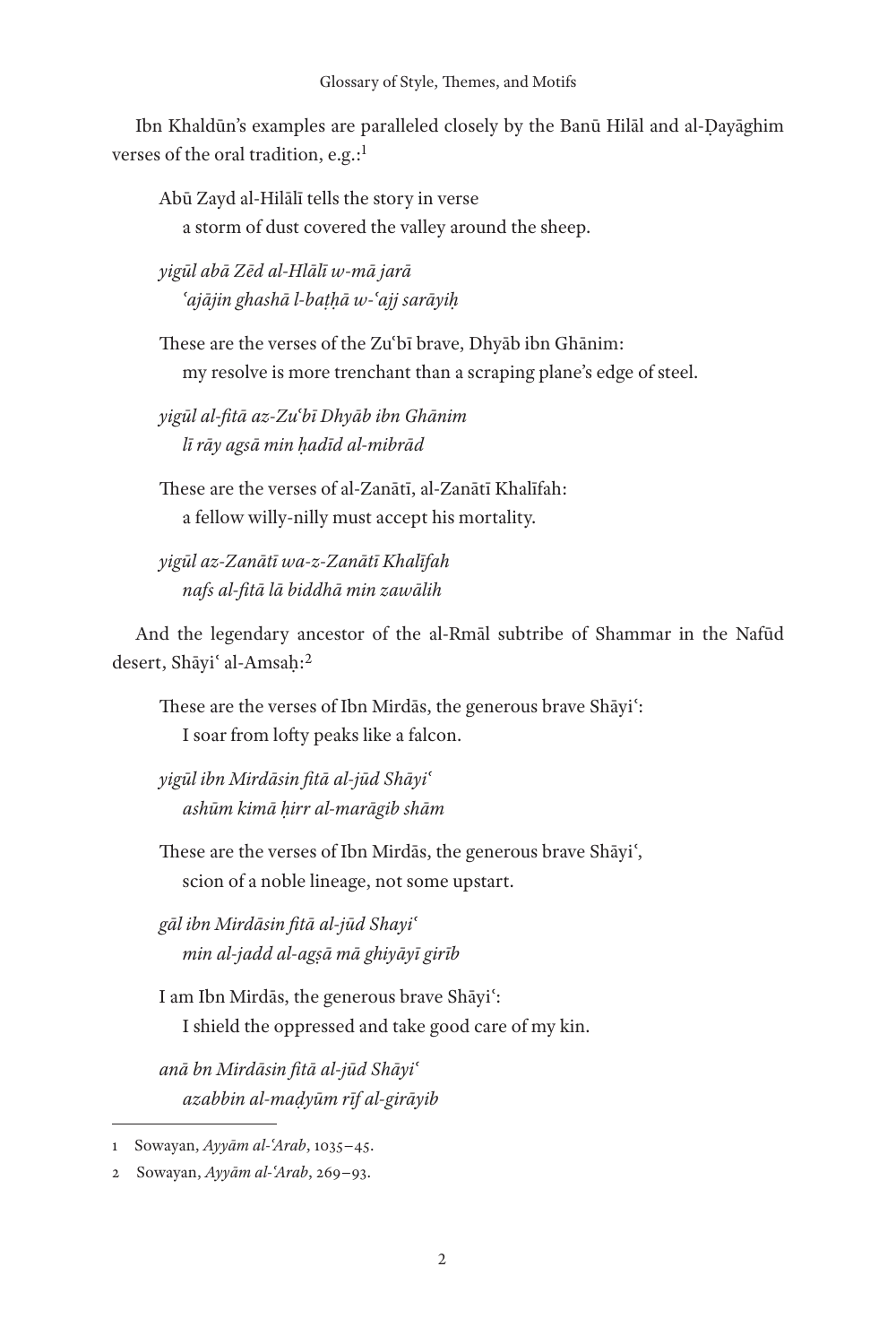These are the verses of Ibn Mirdās, the generous brave Shāyiʿ: I am a hero but my fellows are weaklings.

*yigūl Ibn Mirdāsin fitā al-jūd Shāyiʿ anā baṭal lā shakk rabʿī halāyim*

Similarly, for Rāshid al-Khalāwī, see the Introduction and notes listed in the index of *Love, Death, Fame*.

## *Ibn Ẓāhir, Jabrid, and Other Early Najdī Nabaṭī Poetry: Frequency of Rhymes*

A comparison of rhymes and their features, as they evolved in the early centuries of Nabaṭī poetry, serves as an auxiliary tool in determining the approximate period in which its practitioners flourished, more useful than the less-varied meters. For this edition, 273 poems have been compared by way of experiment. They were chosen from the verses of the Banū Hilāl, the kindred al-Ḍayāghim cycle of verse and narrative, Shāyi' al-Amsaḥ, the collected poetry of Rāshid al-Khalāwī, and the poetry of Ḥmēdān al-Shwēʿir (early eighteenth century) and Ibn Sbayyil (second half of the nineteenth century).

In doing so, one point was assigned for a fully identical rhyme, i.e., identical rhyme consonant, *al-rāwī*; for the vowel of its appendix, *al-ṣilah*; and for a long vowel that precedes the consonant, *al-ridf*. A half point was assigned for an identical rhyme consonant and either identical *ṣilah* or *ridf*. And a quarter point was assigned for the same consonant but with different preceding and following vowels.

In percentages, the overlap with rhymes used by Ibn Ẓāhir is, in descending order:

- 1 Banū Hilāl (in *al-Shiʿr al-nabaṭī*): 65 percent.
- 2 Shāyiʿ al-Amsaḥ: 60 percent.
- 3 Rāshid al-Khalāwī: 52 percent.
- 4 Jabrid poets: 44 percent.
- 5=6 (tie) Abū Ḥamzah al-ʿĀmirī and Banū Hilāl (in *Ayyām al-ʿArab*): 42 percent.
- 7 Rumayzān, Rushaydān ibn Ghashshām, and Jabr ibn Sayyār (their poetical correspondence in the second half of seventeenth century): 38 percent.
- 8=9 (tie) The al-Ḍayāghim saga and Ibn Sbayyil: 36 percent.
- 10 Āl Ḥumayd−era poetry: 23 percent.
- 11 Ḥmēdān al-Shwēʿir: 14 percent.

For the purpose of analysis, such a comparison has no more than indicative value. With this proviso, the outcome would seem to corroborate impressions based on the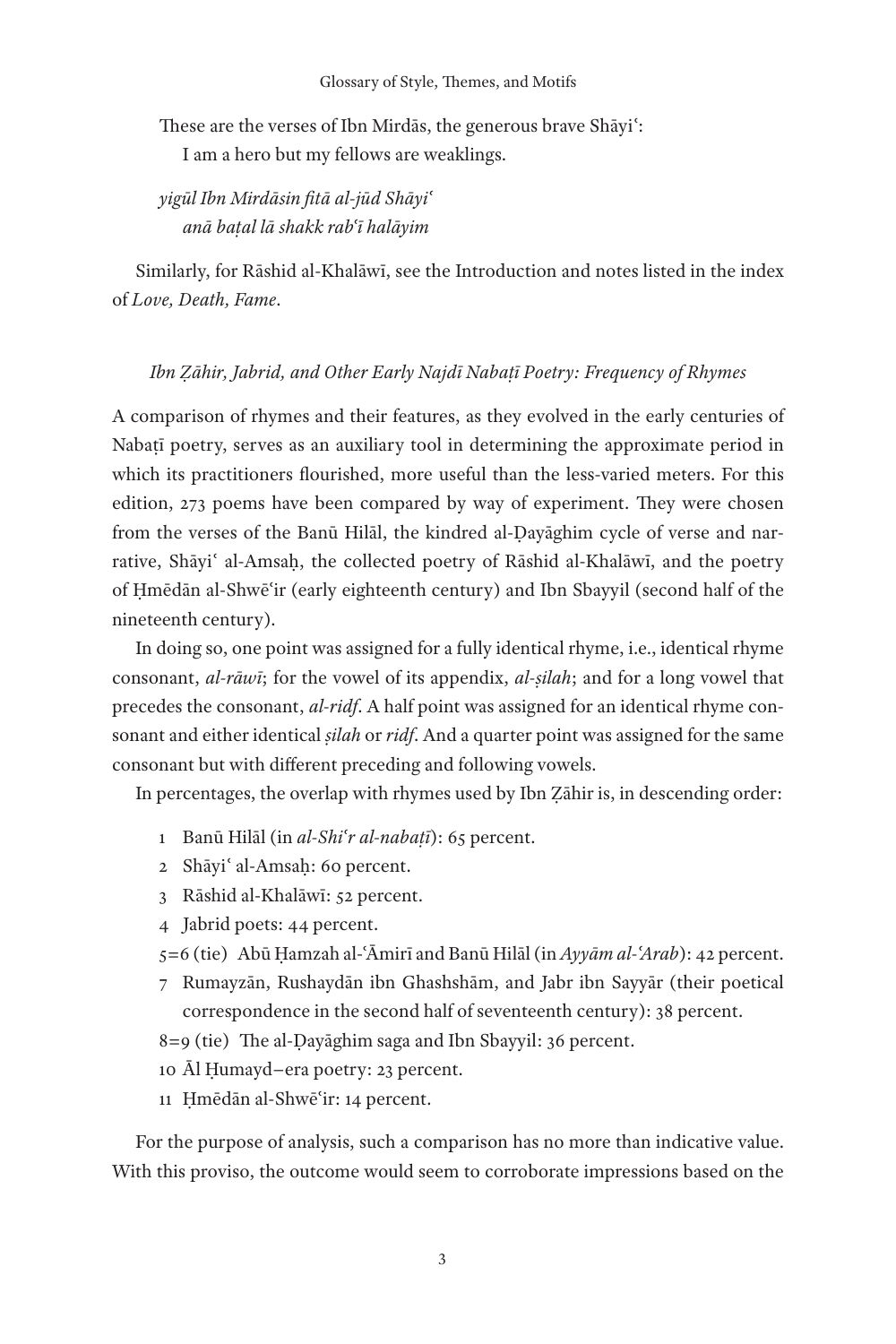use of the signature verse: the three highest scores are for poetry that also comes closest in certain formal elements of style to Ibn Ẓāhir, even though they are different and less sophisticated in structure, thought, and artistic finesse than his qasidas.

The low score of Ḥmēdān al-Shwēʿir should not come as a surprise given the highly innovative character of his poetry. By the same token, Ibn Sbayyil's score might fit this poet's return to more conventional formal elements, accompanied by a new fluency of diction. One might expect a higher score than average for the two Jabrid poets who are especially remarkable for their use of signature verses. This indeed holds true for al-Jumaylī (70 percent overlap), but not for Abū Zayd (37.5 percent), a difference that is largely accounted for by Abū Zayd's use of the *qāf* as a rhyming consonant in four of his poems, a *rāwī* not found in Ibn Ẓāhir's work; without it, the congruence of their rhymes would be 62 percent.

# *Ibn Ẓāhir and Jabrid Poets*

The original homeland of the Jabrid rulers was in eastern Arabia. Their hunting grounds were in the general area of the al-Dahnāʾ sands, the tribal haunts of the classical Bedouin poet, Dhū l-Rummah. His beloved, Mayy, follows the seasons as the Jabrid princes did later:<sup>1</sup>

My greetings to both abodes of Mayy:<sup>2</sup> will the days of yore ever return?  $[ \ldots]$ Their camel-borne litters descend in the desert and at other times at sweet waters of an oasis, not tainted with frogs.3 *a-manzilatay Mayyi salāmun ʿalaykumā hali l-azmunu allātī maḍayna rawājiʿū*  $\left[ \ldots \right]$ *ẓaʿāʾinu yaḥlulna l-falāta wa-tāratan*

*maḥāḍira ʿadhbin lam takhuḍhu l-ḍafādiʿū*

Some of the parallels between Ibn Ẓāhir's verses and the poetry of Dhū l-Rummah, especially in his scene of the abandoned camp and the departure of his beloved's tribe, as illustrated in endnote 25 of the printed volume, may stem from a Jabrid connection

<sup>1</sup> Dhū l-Rummah, *Dīwān*, 1273, 1282.

<sup>2</sup> I.e., her summering in a palm oasis and her passing the cool season in the desert.

<sup>3</sup> I.e., limpid, sweet water.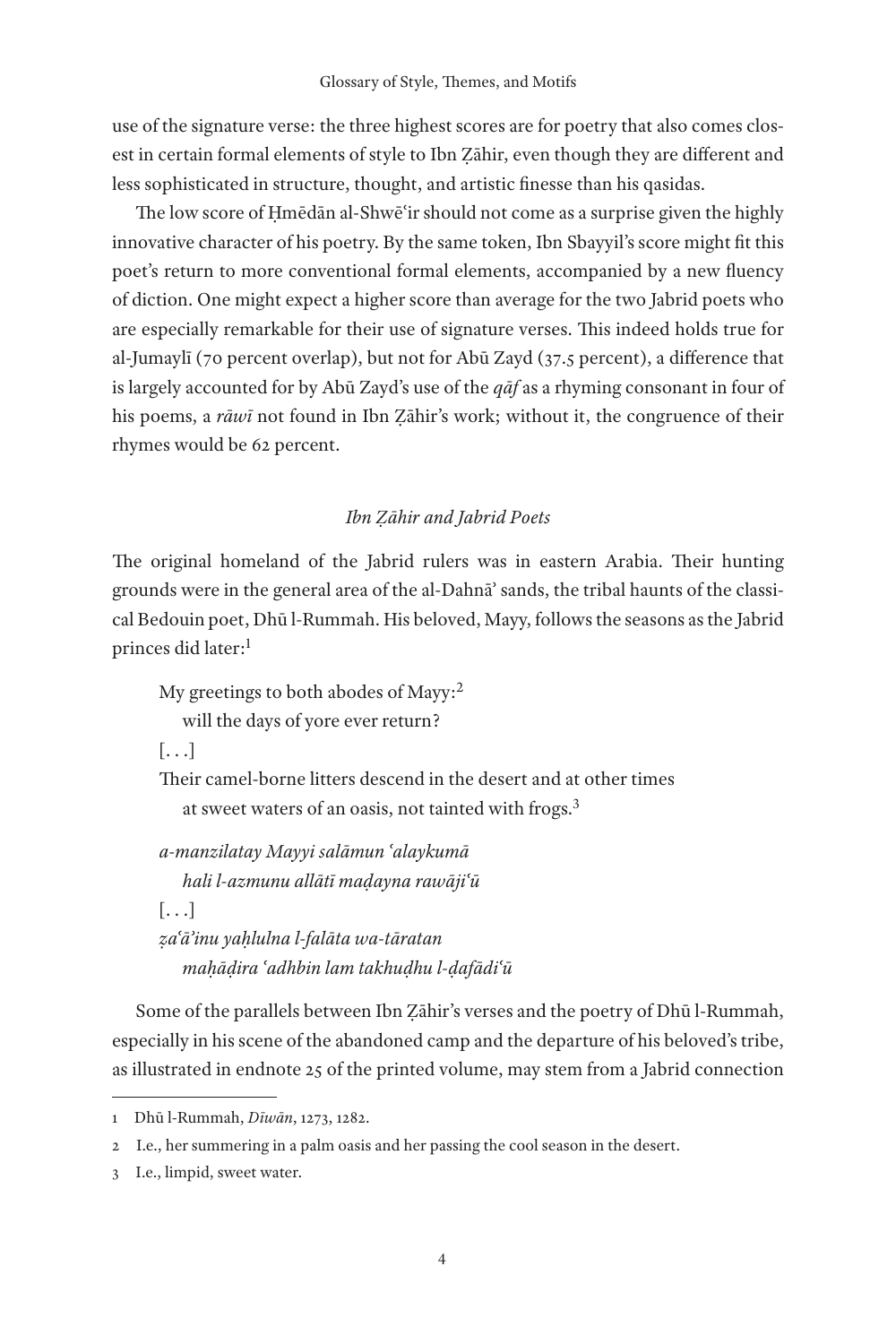through its Banū Hilāl branch with the earlier poet's heritage from this area, though such a possibility remains to be investigated.

The same goes for the putative influence of "Jabrid" poets on Ibn Ẓāhir's work (detailed in the notes). Again, parallels do not offer proof of such a connection. It is certain that his poetry was informed by the art of his predecessors, but there is no other evidence than the poetry itself. Direct borrowings are the clearest example. Beyond the poetry that has survived in manuscripts, reliable facts about the Jabrid poets are virtually nonexistent. Some facts can be gleaned from names and allocutions in the poems themselves, such as the name of the poet and the ruler or other person he addresses.

As well as being found in the Jabrid poets, many features of Ibn Ẓāhir's poetry are found in Najdī seventeenth-century poets, about whom more is known from chronicled history: Rumayzān ibn Ghashshām and Jabr ibn Sayyār, the predecessor of Ḥmēdān al-Shwēʿir in the town of Qaṣab, and many others. Yet another category for textual comparison is the poetry of the more famous Banū Hilāl, first presented by the historian Ibn Khaldūn, and later poets who were influenced by their style, such as Rāshid al-Khalāwī, whose work has been singled out by Emirati critics for its considerable affinity with Ibn Ẓāhir's poetry.

## *Ibn Ẓāhir and the Najdī Ethos*

Rāshid al-Khalāwī is often compared to Ibn Ẓāhir on account of shared stylistic elements, such as the signature verse, its attendant vaunting of poetic accomplishments, and the pervasive presence of verses of gnomic wisdom. Yet the Hilālī-style poetry of this approximate contemporary is imbued with the combative spirit of the Najdī tribal ethos and therefore could not be more different. For example:<sup>1</sup>

Do not forgive the undeserving:

forgiving your enemy will only increase his appetite.

*walā tʿiff ʿamman lā yarā al-ʿafw minnih fa-ḍ-ḍidd ʿafwin ʿanh ygawwī raghāybih*

Your ancestor's enemy loathes you, even if he seems pleasant, and if he cries tears of blood he is misleading you.

<sup>1</sup> Ibn Khamīs, *al-Khalāwī*, 123−24.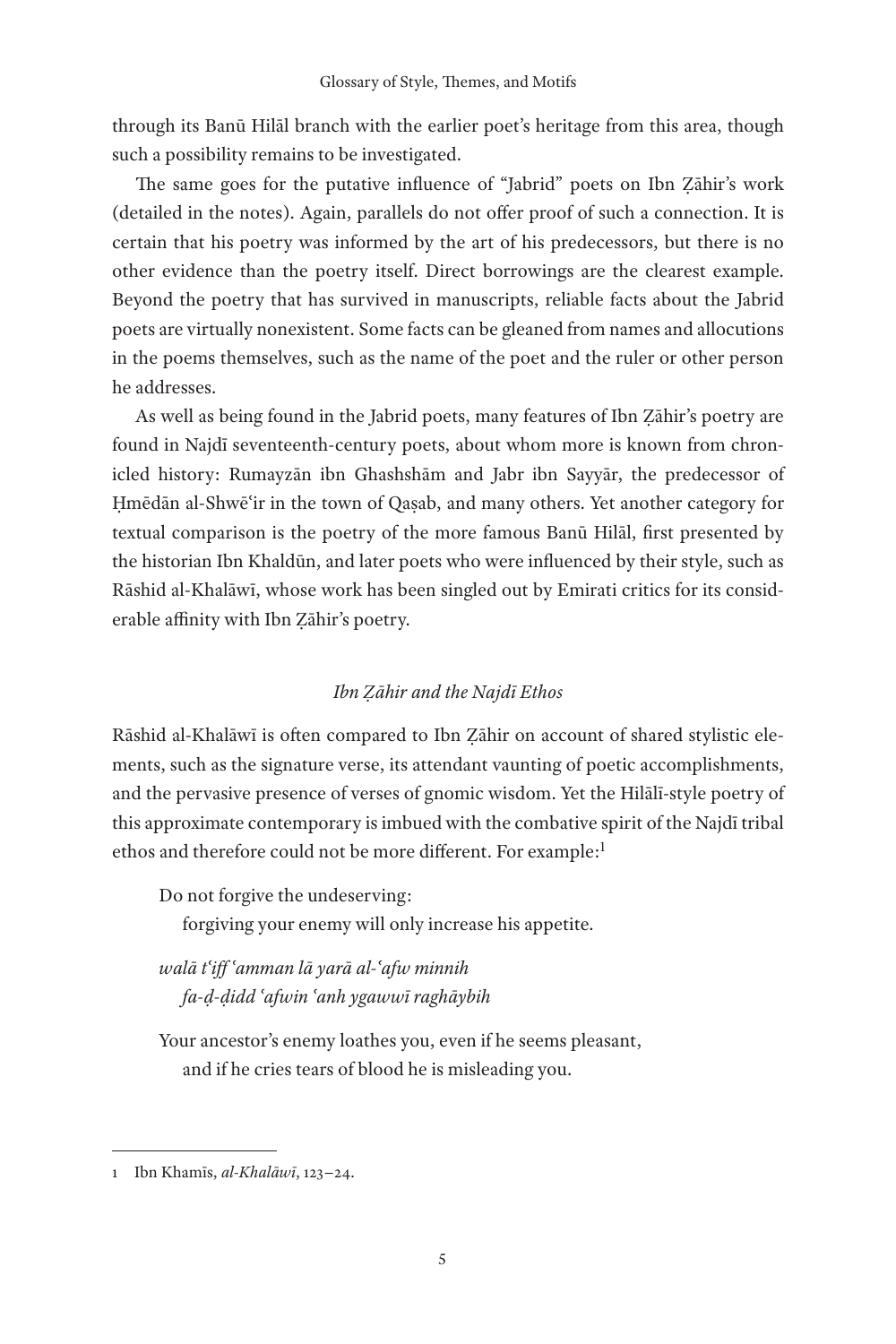*w-ḥarīb jaddik law ṣifā mā ywiddik w-ʿēnāh law tabkī lk ad-damm kādhbah*

If you do not protect your distant pastures sword in hand, you'll be ousted from your camp and despoiled; Not attacking the enemy with sword and lance to keep your grip on land whets the appetite of foxes. Beware of leaving the heads of the harmless untouched: many knights were dispatched by a negligible foe. A head that's cut off poses no danger: a soul without a head won't come to fight.

*w-min lā yʿaddī ʿan marāʿī jdūdih bi-s-sēf ʿidday ʿan marāʿī rikāybih w-min lā yiridd aḍ-ḍidd bi-s-sēf wa-l-ganā w-yaḥmiy al-ḥmā taṭmaʿ ʿalēh ath-thaʿālbah w-ḥadhrā tbaggī rās min hān gadrih f-kam fārisin afnāh min lā ygās bih w-rāsin tigiṣṣih tiktifī bās sharrih w-nafsin bi-lā rāsin fa-lā jāt ḥārbih*

#### **Themes**

*Main Themes in Ibn Ẓāhir's Poetry*

Not counting the poem attributed to Ibn Ẓāhir's daughter, a thematic matrix of the poems would look roughly as follows. Five somewhat shorter poems are monothematic: §§2, 6 (on love), 7, 11, and 15 (on wisdom). One poem is atypical: §13.

The long polythematic poems are the core of his oeuvre. Of these, some of the relatively shorter ones are mostly on the subject of love: §§3 and 9. That leaves the core: §§1, 4, 5 (but with a predominance of wisdom), 8, 10, 12, 14 (the latter two predominantly on the theme of love), and 16.

One might draw up a similar matrix for rain sections: the longest of these are contained in §16 (twenty verses) and §8 (eighteen verses); next come the rain sections in §§4, 5 (ten verses each), and 2 (nine verses). The longest section of gnomic wisdom is found in §11 (forty-seven out of a total of fifty-one verses) and §5 (polythematic, but with forty-one wisdom verses), §15 (twenty-seven verses), §10 (twenty verses), §7 (nineteen out of a total of twenty verses). A further division is the thematic ordering: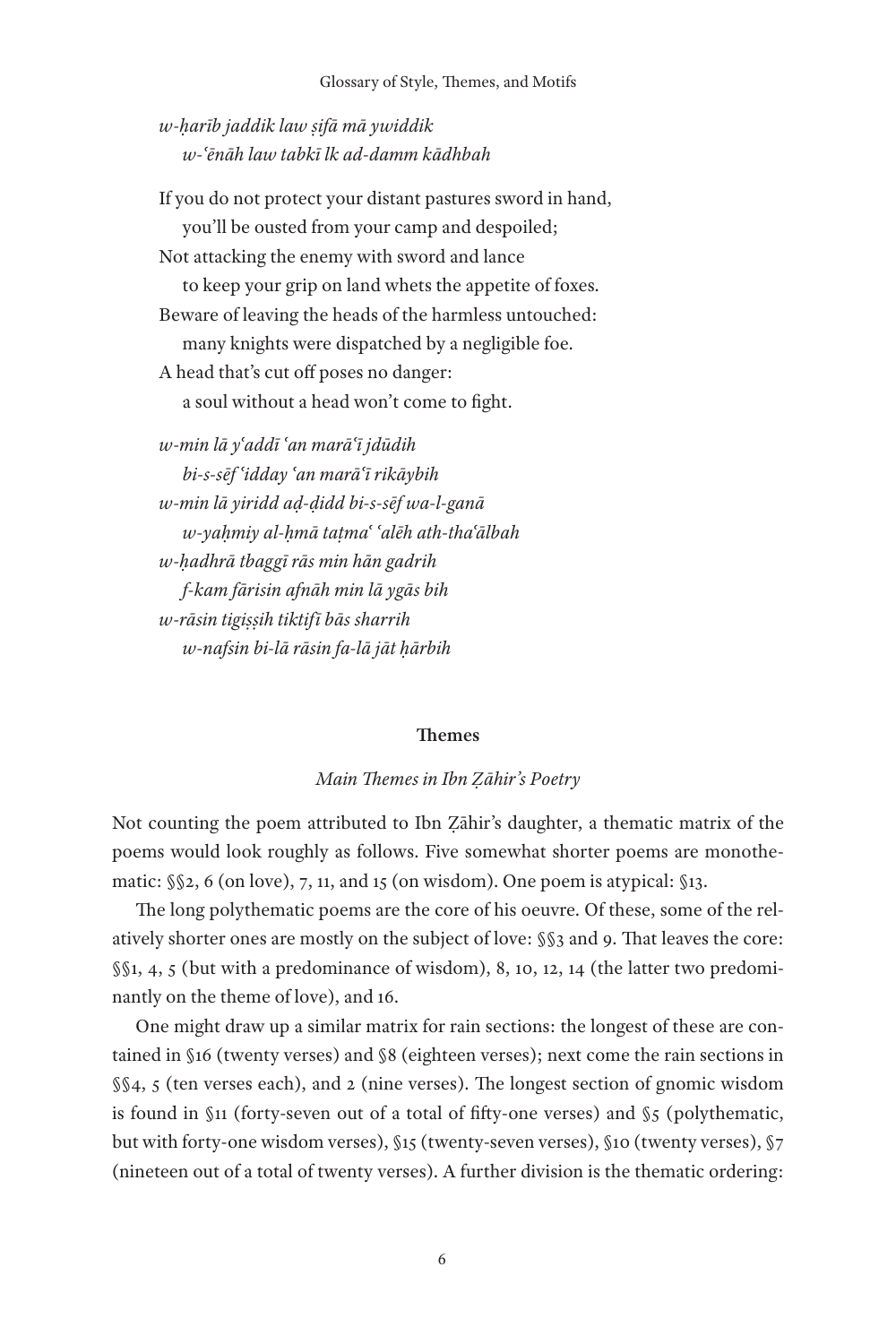for instance, the prelude is followed by the theme of love in §§1, 3, 4, 9, 10, and 14; and by a section of wisdom verses in §§5, 8, and 16.

# *Verses on Oral Poetry*

The repeated mention of transmitters of poetry (*al-rwāt*; CA *rawī*, pl. *ruwāh*) in the opening lines shows the poet's concern with the critical reception of his verses by an audience of connoisseurs, who are instrumental in spreading his renown, as they have done for generations of predecessors: *tarāthāh*, "they inherited the verses from one another" (CA *tawāratha*) or, in an alternative reading, "told each other, recited to each other" (*tarāwāh*).

This "inheritance," one of many key words Ibn Ẓāhir's poetic language shares with the Jabrid poets, occurs in the first line of a poem by Ibn Ḥammād in reply to Ibn Zayd's poem in praise of the Jabrid ruler Ajwad ibn Zāmil (approximately 1470−1505):

Verses composed by the masterful Ibn Ḥammād, a perpetuated inheritance to spite the enemy.

*yigūl ibn Ḥammādin w-min lā yikūdih mithāyilin tirthā bi-l-hijā wi-tʿād*

His boast that in poetry no challenge is too difficult for him (*lā yikūdih*) is a riposte to Ibn Zayd's opening verse with the claim that he cannot be outdone. Like Ibn Ẓāhir in this verse, he refers to reciters (*ar-rwāt*) who spread his words from mouth to mouth:1

The poet Ibn Zayd composes judicious verses, words that throw down the gauntlet to all reciters.

*yigūl Ibn Zaydin rāʿī mithāyil migālin ʿalā kill ar-rwāt mkād*

However, the importance of not taking a transmitter's words at face value is stressed in the saying, "Transmitters are the blight of oral reports" (*mā āfat al-akhbār illā rwāthā*).2

In the preludes of Poems 2, 3, and 5, throngs of admirers press around (*ẓāl*, *yiẓūl*, *tiẓāwal*; noun *ẓōl*, *ẓiwīl*) the poet: the aficionados who are the next important category

<sup>1</sup> Sowayan, *al-Shiʿr al-nabaṭī*, 300.

<sup>2</sup> Al-Juhaymān, *Amthāl*, 7:5.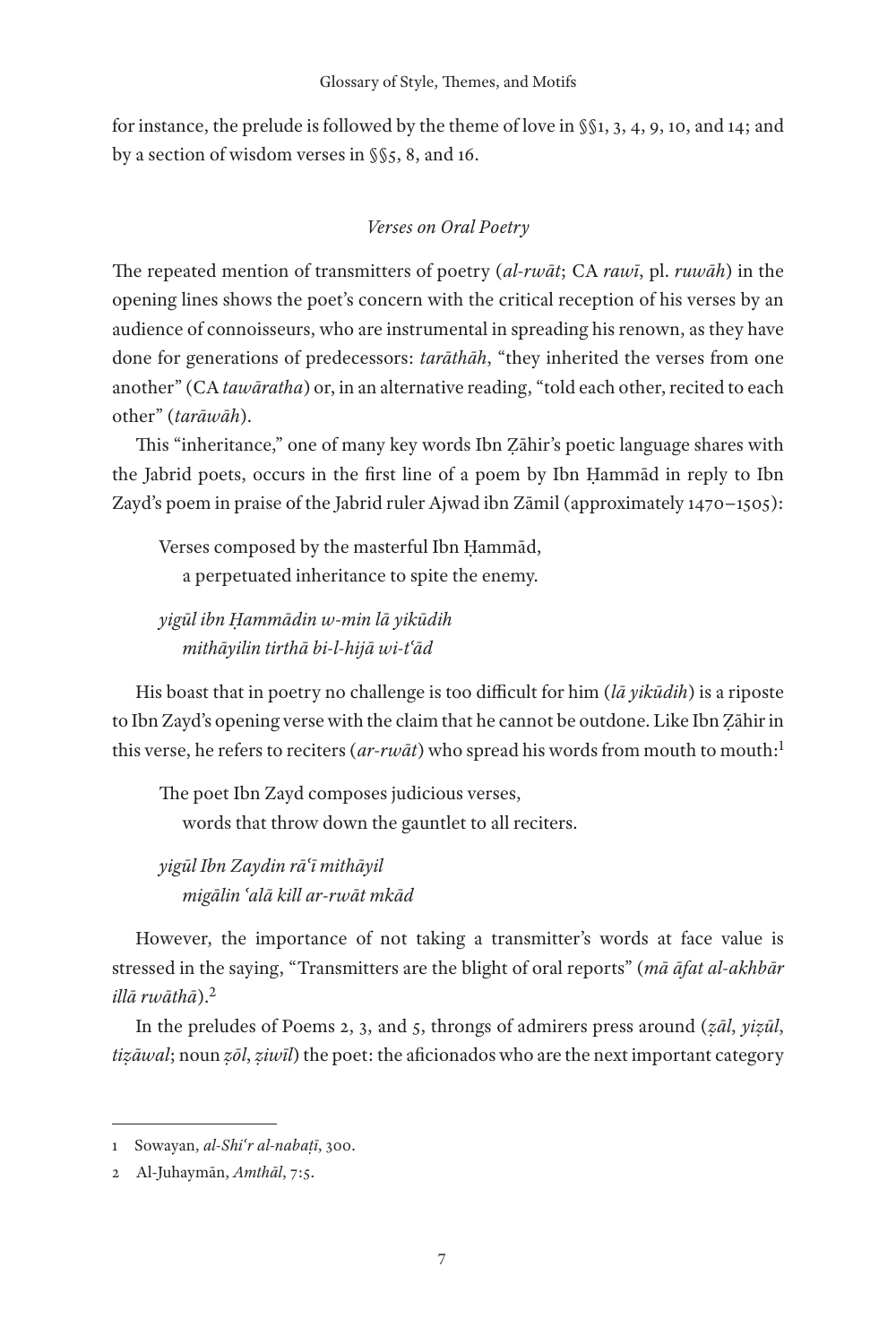after competitors and the jury of transmitters. Like all performers, poets pride themselves on their popularity with the audience, as in this poem composed in  $1708$ :<sup>1</sup>

For me, it is a matter of honor to tell nothing but truths that are proudly repeated everywhere I go back and forth among themes that are affirmed with approval in crowded assemblies Until, upon the completion of the end of times, we hear the command to proceed to judgment

*lākin aʿidd aṣ-ṣidg maʿ waḍḥ an-nigā bi-fakhrin yṭarrā fī jimī' al-mawāḍiʿ miḍēnā w-ʿidnā fī maʿānin laʿalhā ʿalā z-zēn tiṭrā fī miṭāl al-mijāmiʿ ilā mā tanāhā sālif ad-dahr w-ītifā lanā dāʿiyin tiṣghī ilayh al-misāmiʿ*

Among the admirers, a special place is reserved for their elite, the connoisseurs: rimmās, pl. of rammās. In Emirati idiom, the verb *rimas* means "to speak, talk"; but more specifically "to recite poetry, to narrate stories, in social gatherings." Therefore, the connoisseurs, *al-rimmās*, are those who actively participate in assemblies where traditional tribal lore is a prominent subject of conversation. As a transmitter of the Āl Murrah tribe explains, the origin of the word might be related to *ramsah*: "conversation, the delicate and nice words lovers exchange" (*ar-ramsah mithl gōlat at-taʿallil wa-s-suwālif ad-dgāgah bēn al-ʿashīg w-ʿashīgtih*. 2

# *"Building" Poetry*

The frequent occurrence of the verb "to build" (*binā*) in the opening verses reflects the poet's pride in his mastery as a craftsman and his awareness that he builds on the solid foundations of ancient tradition. In doing so, the poet may allude to both the oral and written tradition (see n. 73 to §4.1). His "well-designed buildings" (*ʿadlāt al-mibāni*) resemble those of the Jabrid poet Ibn Zayd:

This is the speech of Ibn Zayd who molds his verses into a new building, the delight of connoisseurs.

<sup>1</sup> Sowayan, *al-Shiʿr al-nabaṭī*, 541.

<sup>2</sup> Sowayan, *Ayyām al-ʿArab*, 1009.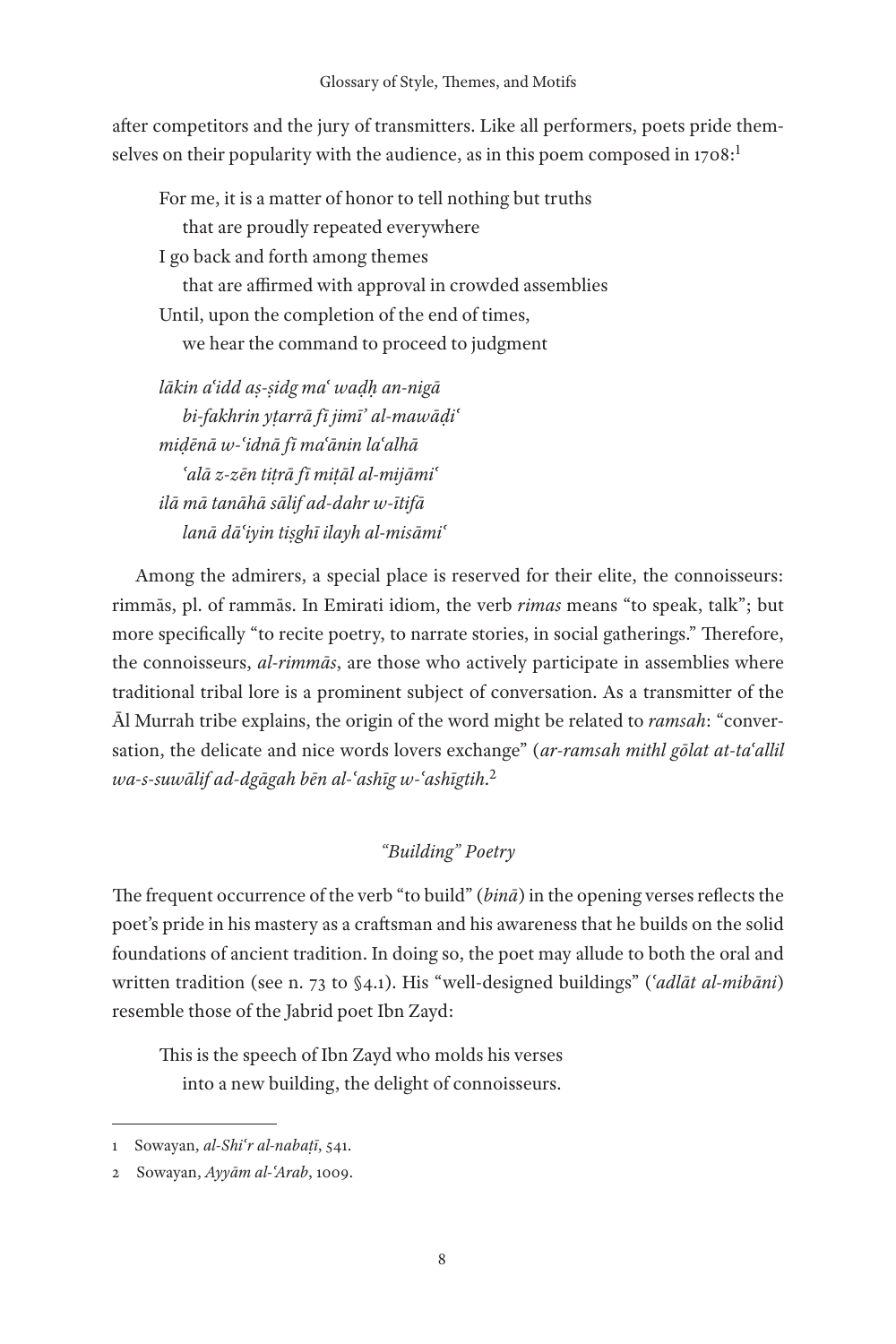*yigūl Ibn Zēdin gīl bānī mithāyil jdād al-bnā li-l-fāhimīn tishūg*

and those of Shāyi' al-Amsaḥ:<sup>1</sup>

Lofty buildings of a major tribe

*rfāʿ al-mibāni kbār al-ḥamāyil*

and al-Khalāwī:2

Al-Khalāwī molds the hardest verses with ease: a new build of precious poems.

*yigūl al-Khalāwī allidhī mā yikūdih jidīd al-bnā min ghāliyyāt al-giṣāyid*

Often it is made clear that that these structures not only provide living quarters, but are primarily strongholds in the perpetual poetic warfare with rival poets and their cohort of supporting critics: unscalable castle walls (*banāyā gṣūrhā*; the plural of *gaṣr*, "castle"). This position of unassailable truth and strength of composition claimed by the poet speaks from the content: a durable philosophy of life that offers its audience a fair measure of security (n. 73 to §4.1).

In the Emirates, Ibn Ẓāhir is upheld as a model of poetic probity because he does not curry favor by means of flattery (*madīḥ*, laudatory poetry), and does not seek to achieve the same end by the opposite means, i.e., invective poetry (*hijāʾ*). Instead, he positions himself ostentatiously on a moral high ground. But the boasting of his opening verses, and even verses where he claims this moral high ground for himself, leaves no doubt that in his mind he is in competition with other poets and that defense is part of his strategy to attain mastery.

Not incidentally, duels with visiting poets are a principal component of the narratives; even the stories about the poet's search for a suitable location for his grave become part of the poet's quest for artistic immortality. It is not uncommon for the one-upmanship of the era's poets to acquire commercial overtones that stem from a sedentary environment, such as al-Khalāwī's boast:<sup>3</sup> "I command high prices for my verses, like expensive goods at a market" (*bi-l-gīl aghālī mithl ghālī al-jalāyib*).

<sup>1</sup> Sowayan, *Ayyām al-ʿArab*, 290.

<sup>2</sup> Ibn Khamīs, *al-Khalāwī*, 365.

<sup>3</sup> Ibn Khamīs, *al-Khalāwī*, 84.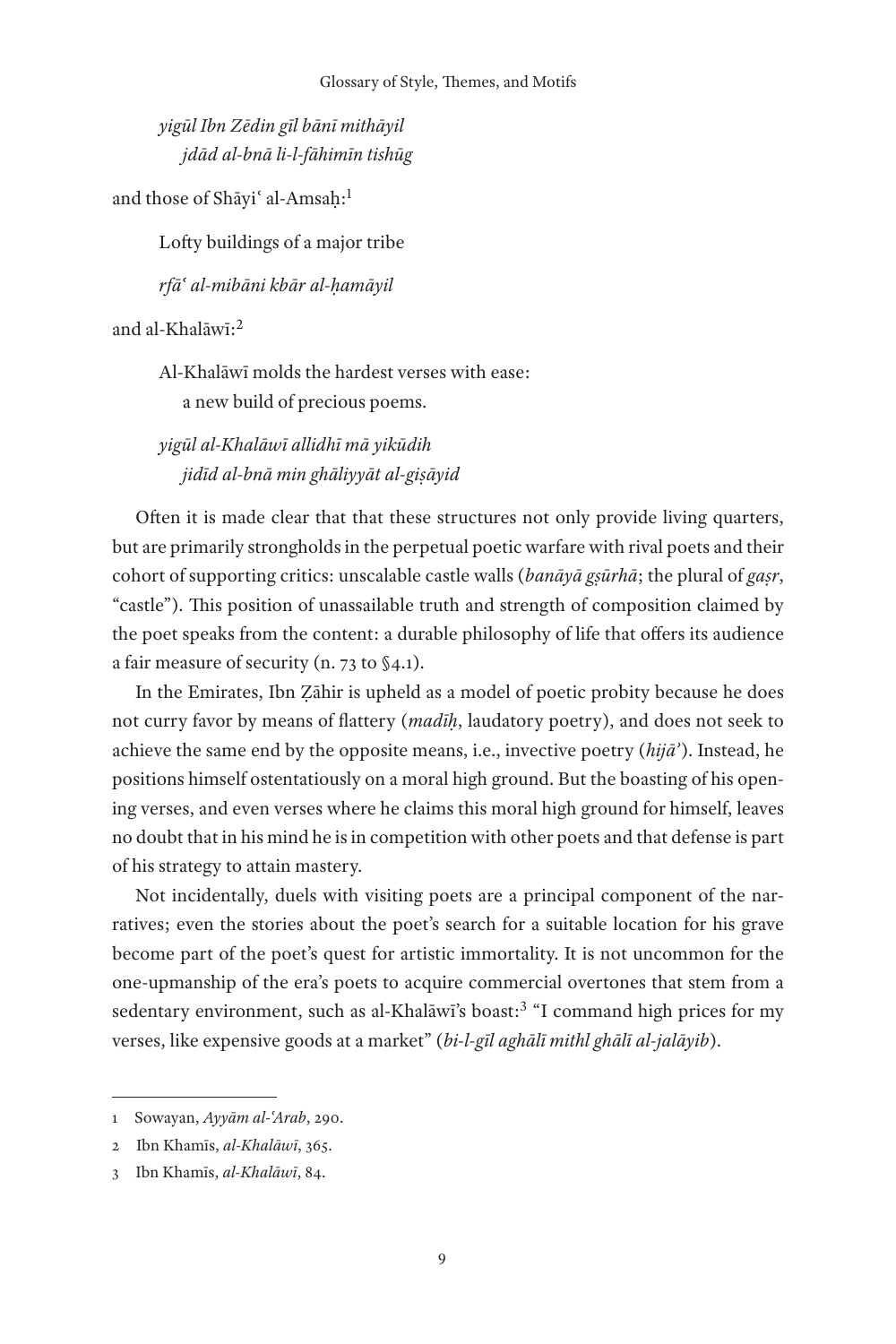The comparison of compositions to impregnable fortresses has a long tradition before Ibn Ẓāhir, with roots in perpetual warfare among towns, tribes, families, and rulers of all stripes, not only during the beginnings of Nabaṭī poetry, but much earlier. Lyall observes that "the pile or building is the glory of the tribe, treated metaphorically."<sup>1</sup> From antiquity, and not only Arab antiquity, as among the Bedouin in more recent times, it has been a common belief that in the mythical days of yore men and things were stronger: Nestor's boast of being old enough to have been a companion of "the strongest generation of earth-born mortals," is an early example.2 The ancestors built better fortresses, too. Often, reference is made to the ancient people of ʿĀd, e.g., by Rāshid ibn Shihāb:3

I have built a tower of stone in Thāj,

a stronghold impregnable for my enemies;

Proudly it rises, even birds cannot alight on it;

it is built of blocks of stone that Iram, the son of ʿĀd, quarried for it of old.

*banaytu bi-Thāji mijdalan min ḥijārati li-ajʿalahu ʿizzan ʿalā raghmi man ragham ashamma ṭuwālā yadḥaḍu l-ṭayru dūnahu lahu jandalun mimmā aʿaddat lahu Iram*

Until recent times, Arabian poets would liken their poems to fortresses, free of imperfections and cracks that can be exploited by rivals to demolish their work, e.g., al-Dindān:4

I am building a villa with blind round walls, cemented with electrified iron, poured by Syrian masons The foundations are rooted in the seventh earth, while its roof 's ridge scrapes the supports of heaven's throne

followed by more outrageous hyperbole.

<sup>1</sup> Lyall, *The Mufaddaliyat*, 1:424; 2:157.

<sup>2</sup> Homer, *The Iliad*, 82.

<sup>3</sup> Lyall, *The Mufaddaliyat*, 1:614; 2:248.

<sup>4</sup> Kurpershoek, *The Poetry of ad-Dindān*, 179.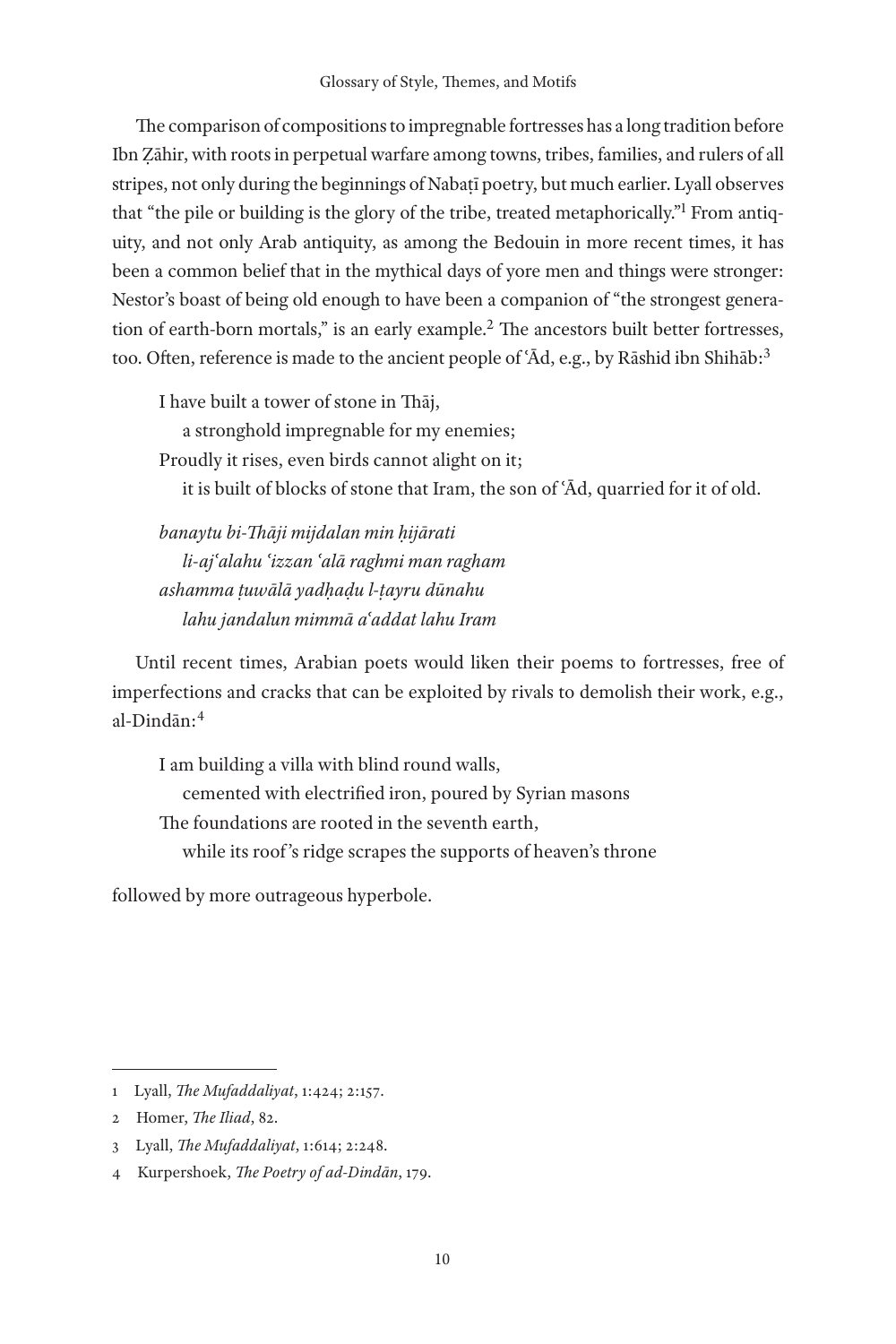Glossary of Style, Themes, and Motifs

*Love, Youth, and Old Age (*al-shayb wa-l-shabāb*)*

Keywords: old age, gray hair (*shayb*); youth (*shabāb*); love, passion, dalliance (*ṣibā*, *taṣābī*; for CA *ṣabā*, "he indulged in amorous dalliance");1 whenever the word *ʿaṣr* occurs with the meaning of "time, period," it is followed by "dalliance, playful love" (*ʿaṣr at-tiṣābī, ʿaṣr aṣ-ṣibā* in §1.38, §2.7, §17.24).

# Youth

Youth is always situated in an imagined past, whereas in the poetry old age is situated in the present. This contrast animates the poem's development. Lamenting his youth, the Jabrid poet Fayṣal al-Jumaylī exclaimed:2

I don't know if I cry hot tears about life or a lost love or about myself and my gentle nature I wish God would salvage me and my halcyon days . . .

*fa-lā adrī anā abkī al-ʿumr aw lām khillah aw abkī ʿalā rūḥī wa-ḥilwa ṭbuʿhā yā-lēt aṣ-ṣibā w-anā ilā allāh rājiʿ . . .*

The poets Rumayzan and Jabr remind one another:<sup>3</sup>

O Jabr, if only our time of dalliance would return, and bring solace to an ailing and desiccated heart.

*yā-Jabr law yarjaʿ lanā ʿaṣr aṣ-ṣibā yirūf bi-l-galb al-ʿalīl al-mimḥil*

Even the hard-boiled picaresque poet Shāyiʿ al-Amsaḥ makes an exception for the passing of youth as valid reason for shedding tears:<sup>4</sup>

Except for tears shed at sweet youth's farewell:

I do not blame whoever cries for those marvelous nights.

*illā min yabkī ladhdhat shibābih mā alūm min yabkī liyāli l-ʿajāyib*

<sup>1</sup> Lane, *Lexicon*, s.v. *ṣ-b-w*.

<sup>2</sup> Sowayan, *al-Shiʿr al-nabaṭī*, 396.

<sup>3</sup> Sowayan, *al-Shiʿr al-nabaṭī*, 458.

<sup>4</sup> Sowayan, *Ayyām al-ʿArab*, 292.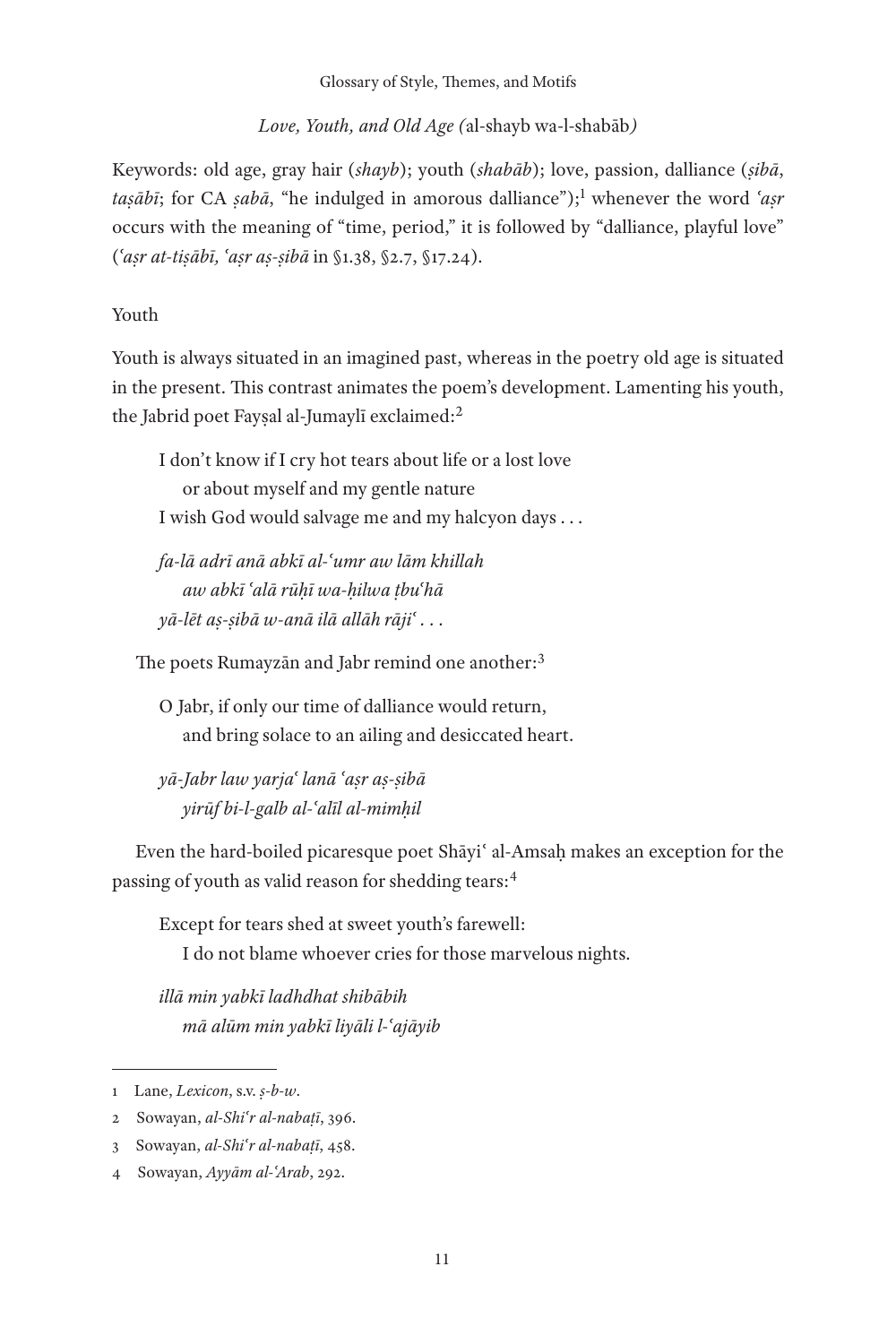The poetry assumes that the "days of dalliance" as a period of memories will meet with recognition from all men with similar sensitivities. The obsession with the loss of youth is fixated on the svelte and curvy figure of a Bedouin belle about whose feelings nothing is revealed. Nor is there any indication that young women go through similar gut-wrenching anxieties as they advance in age. In fact, this particular male's obsession overshadows the existence of all others and reaches the stage of complete self-absorption. The more charitable view of the poet-lover's predicament is that it purports to represent symbolically all beings subject to the general human condition.

Other poets of the period equate beauties with amorous youth (*ṣibā*), e.g., Rushaydān ibn Ghashshām:1

Beautiful and in the flower of juicy youth; on beholding her you are blown away by her stunning looks.

*mzayynitin rayyānitin ḥasnat aṣ-ṣibā lyā gābilat sharraf bahāhā gibīlahā*

and Jabr ibn Sayyār:2

Such is the caprice of youth's creamy-skinned succulent damsels, who play with the heart of fools crazed by love.

*hādhī swāt al-bīḍ ghuḍḍāt aṣ-ṣibā yalʿabin bi-glūb al-ghwāt al-hibbilī*

In general, in this genre of poetry young women do not have more of an independent existence than the hunter's favorite prey, the gazelle: they are doomed to die in beauty or shrivel like a juicy stalk in the hot blasts of midsummer winds. The verses of Ibn Ẓāhir's daughter can be seen as an indictment of this one-sided view.

In a ubiquitous conceit, the poet does his best to turn the young lady into a real gazelle, as in Rumayzān's verse:3

By God, if not for her necklace and anklets,

I'd say a gazelle browsing on pristine desert pastures

<sup>1</sup> Sowayan, *al-Shiʿr al-nabaṭī*, 443.

<sup>2</sup> Sowayan, *al-Shiʿr al-nabaṭī*, 459

<sup>3</sup> Sowayan, *al-Shiʿr al-nabaṭī*, 461.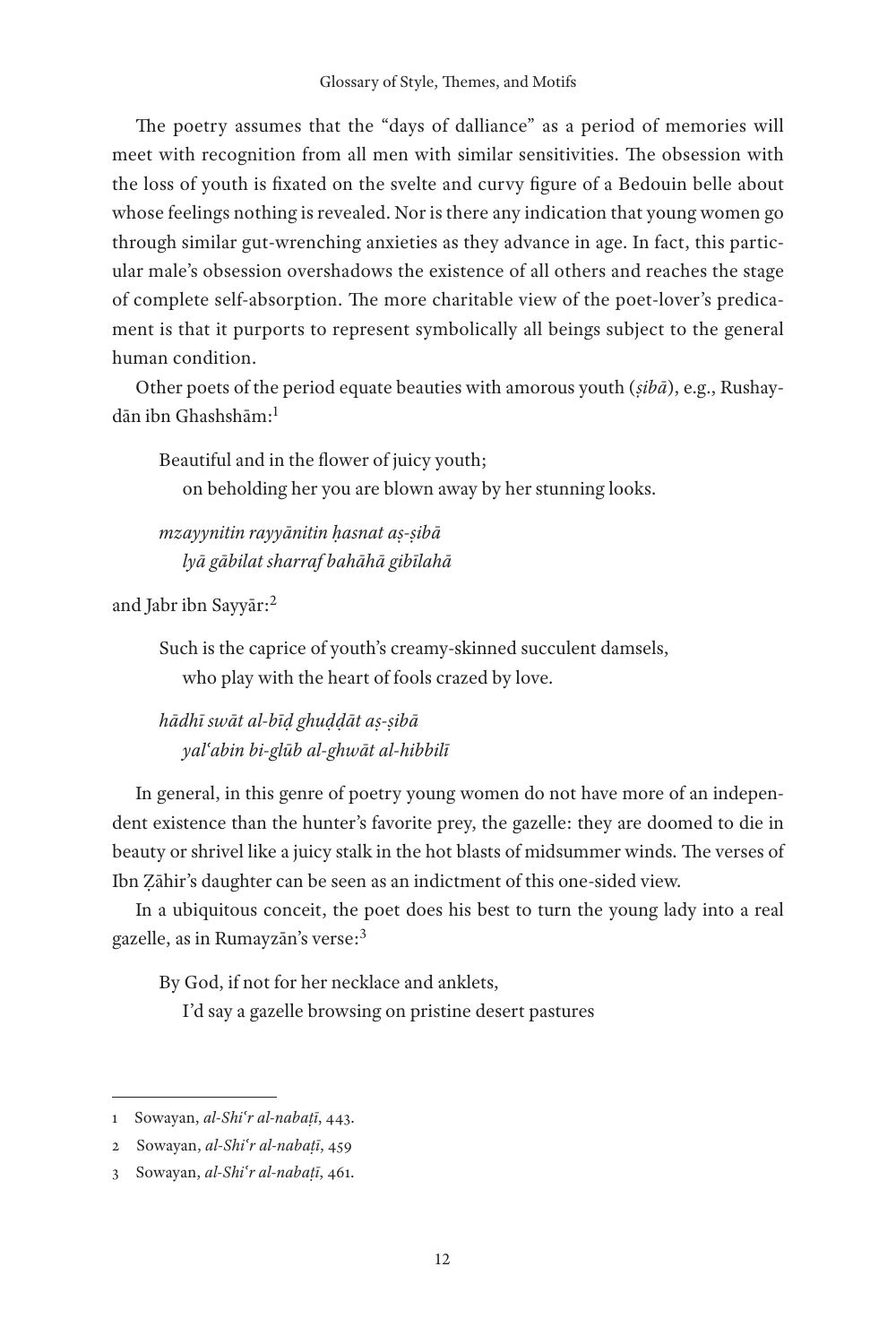*w-allāh law lā ṭōgahā wi-ḥjūlhā lā agūl ẓabyin rātiʿin bi-g fūrahā*

An early elaborate version of the trope is given by Dhū l-Rummah. The verse's commentary tells that on a walk in the sands of al-Dahnāʾ, the poet was addressed by his brother Masʿūd:

Your comparison of her to a gazelle is apposite,

but you did not ask the elegant creature, "Are you a gazelle or Umm Sālim?" You've put two horns on her head,

and two black hooves below her legs.

*fa-law tuḥsinu l-tashbīha wa-l-naʿta lam taqul li-shāti l-naqā ā anti am ummu Sālimī jaʿalta lahā qarnayni fawqa qiṣāṣihā wa-ẓilfayni musawwadayni tahta l-qawāʾimī*

whereupon the poet began his verse with "she looks like," etc.<sup>1</sup> Ibn Zāhir's gazelle similes follow in the footsteps of this exchange between Dhū l-Rummah and his brother.

Old Age

Old age comes without warning, e.g., in the eighteenth-century poet al-Mushannaq:2

It comes all of a sudden, without foreboding, no traveler or warner to raise the alarm.

*tijīh ʿalā ghirrin wu-hu mā darā b-hā walā jāh minhā ṭārish w-nidhīr*

and Jabr ibn Sayyār:3

Old age takes many by surprise, when its scouts and raiders attack from an unexpected distance

*kam wāḥdin fīhā yʿammar ghāfil tijīh ghārāt an-niyā wi-sbūrahā*

<sup>1</sup> Dhū l-Rummah, *Dīwān*, 768−69; *al-Aghānī*, 2:20; 18:5.

<sup>2</sup> Sowayan, *al-Shiʿr al-nabaṭī*, 551.

<sup>3</sup> Sowayan*, al-Shiʿr al-nabaṭī*, 486, 462.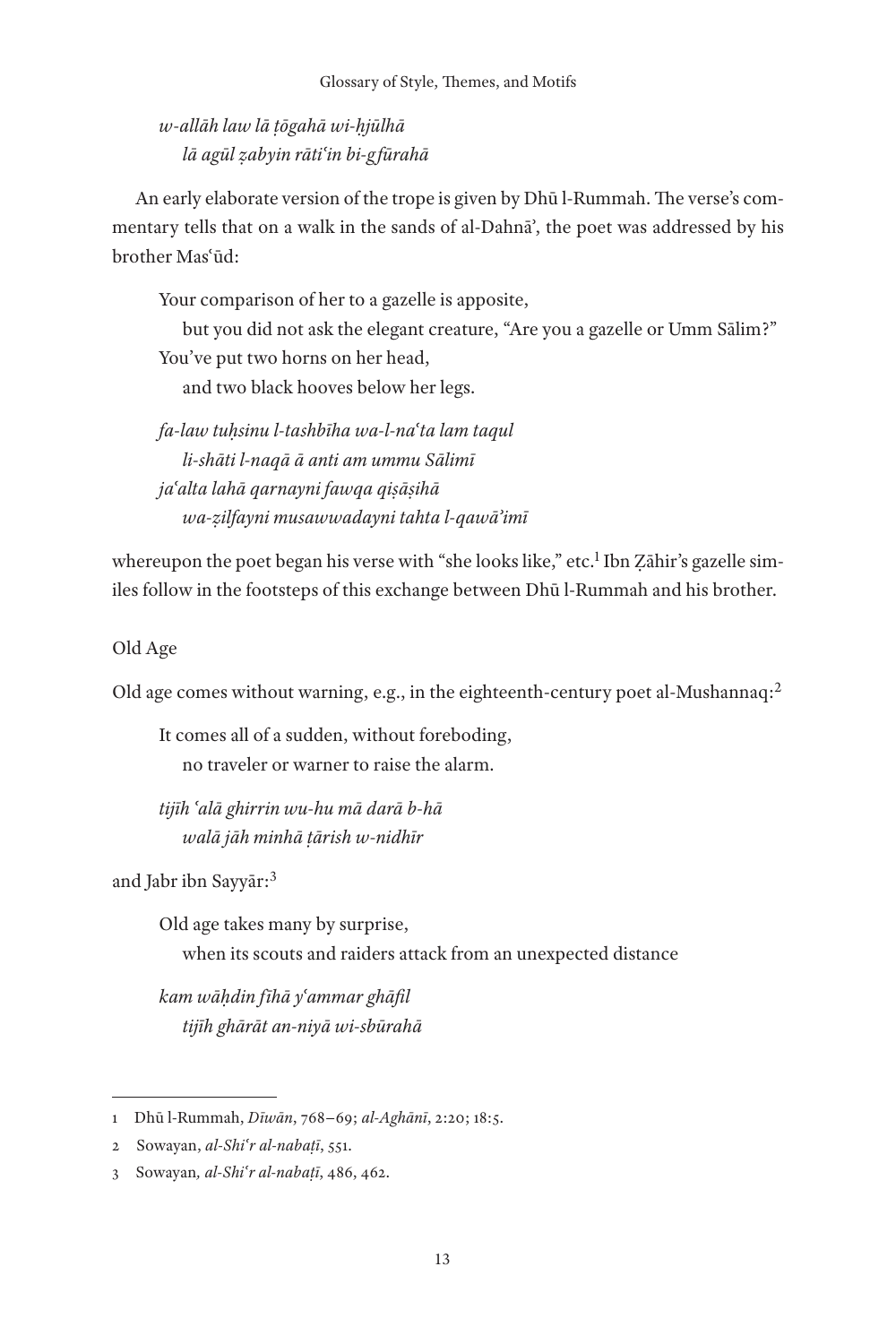This affliction is compared to an enemy in relentless pursuit. Its arrival is heralded by streaks of white hair in lieu of youth's raven-black locks. He drives the raven away, which is here a good omen, unlike the raven hopping on the remains of a deserted camp after the departure of the beloved and her tribe: "This black crow, contrary to what is normally accepted [ghurāb al-bayn 'the crow of separation'], is appreciated and symbolizes joy, good fortune and freedom from care, not the sinister desolation of wastelands."<sup>1</sup> This is the raven intended in a similar verse by al-Muraqqish the Elder:<sup>2</sup>

If you see hoariness driving away youth the raven still hops in my locks.

*fa-in yuẓʿini l-shaybu l-shabāba fa-qad turā bihi limmatī lam yurma ʿanhā ghurābuhā*

The poet inveighs against the loss of freedom that comes with bodily decay, as expressed by Shāyi' al-Amsaḥ:<sup>3</sup>

No one growing old escapes infirmity: his travels and sojourns are confined to his dwelling

*w-killin yā shāb ʿāb w-ṣār bi-l-bēt raḥḥāl w-nazzāl*

 Similar to the way Nestor towers over his younger fellows in The Iliad, insight gained in the ephemerality of all being gives the poet-sage an advantage over younger and fitter men, as expressed by Rāshid al-Khalāwī:<sup>4</sup>

This is my advice, my boy, remember it well, for my time of living is almost up; The counsel of graybeard supported by a cane, his powerful stride turned into a shuffle of short steps.

*w-ūṣīk yā-waldī wṣātin tiḍummahā ilā ʿād mā lī min midā l-ʿumr zāyid wiṣiyyitin ʿōdin thālith rijlih al-ʿaṣā w-gaṣrat khṭāh illī min awwal baʿāyid*

<sup>1</sup> Arazi, "al-Shayb wa 'l-shabāb."

<sup>2</sup> Lyall, *The Mufaddaliyat*, 1:484; 2:180.

<sup>3</sup> Sowayan, *Ayyām al-ʿArab*, 260.

<sup>4</sup> Ibn Khamīs, *al-Khalāwī*, 365.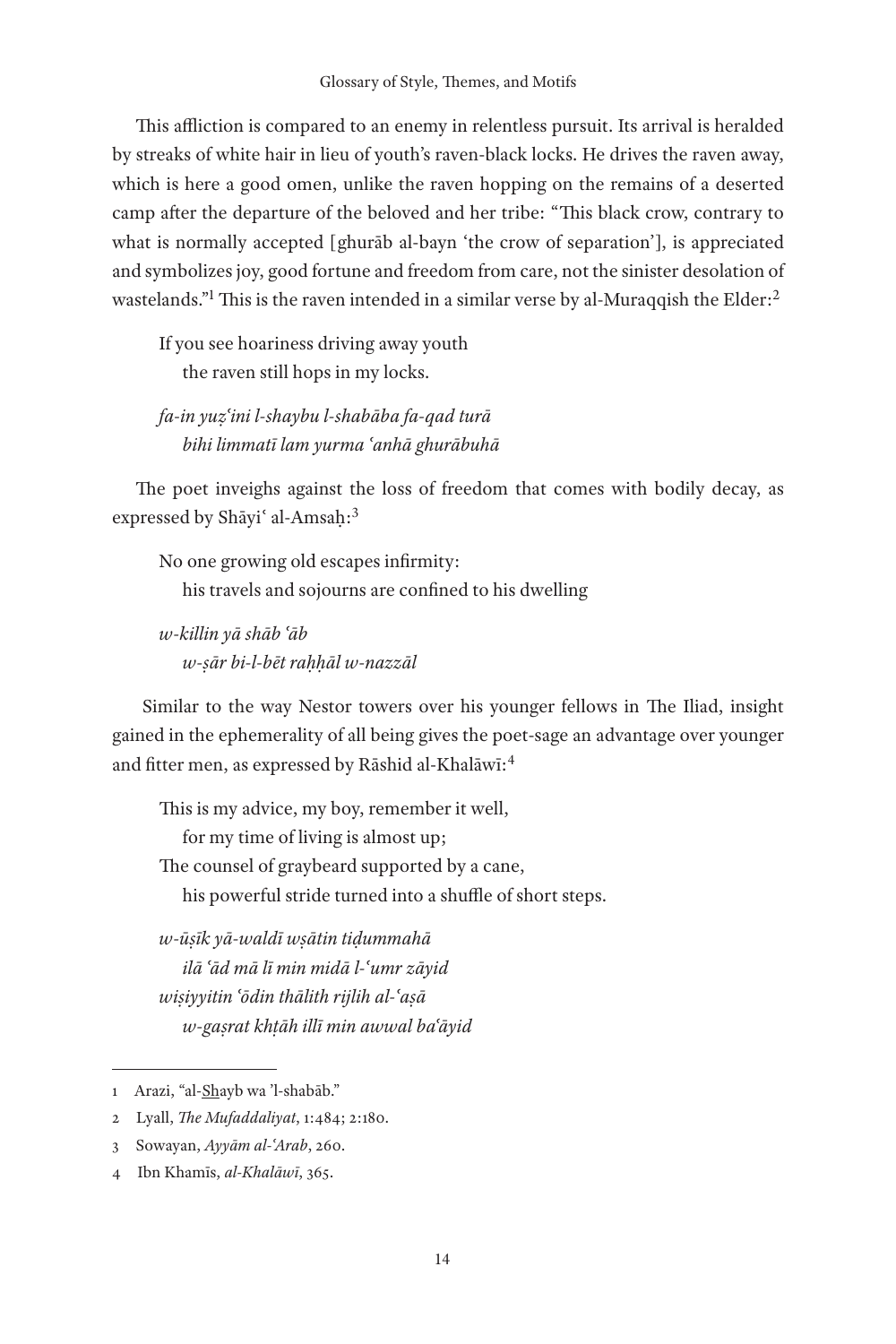## *Departure, Separation, and Loss*

Key words: world (*dunyā*); fate (*dahr*); time (*ayyām*, *layālī*, *zamān*); fateful events (*ḥawādith*, *ḥādithāt*, *ṣurūf ad-dahr*); distance (*maṣrūf an-niyā*, lit. "the dictates of distance").

#### Love Near or Far

The pair of youth and old age has its counterpart in the pair of union and distance, i.e., the presence of the beloved or her absence because of departure and separation. And just as old age is represented as a ruthless raider, in this poetry distance (*an-niyā*, CA *al-naʾy*) and separation become marauding enemies. In both cases, these adversarial actions result in grievous wounds that the poet seeks to nurture through his memories of better days, as in Dhū l-Rummah's verses:1

Separation carried them off willy-nilly, Mayy and her lady friends one way and me the other.

*wa-ajlā naʿāmu l-bayni wa-nfatalat binā nawā ʿan nawā Mayyi wa-jārātihā shazrū*

Whether distance carried Ṣaydāʾ away for a while, or she is nearby, it makes no difference; If the tribe's wanderings bring her back or carry her away, I feel poleaxed just the same.

*ʿadā al-nayʾu ʿan ṣaydāʾa ḥīnan wa-qurbuhā ladaynā wa-lākin lā ilā dhāka rābīhū sawāʾun ʿalayka l-yawma anṣāʿati l-nawā bi-ṣaydāʾa am anḥā laka l-sayfa dhābiḥū*

The same expression is used by the earliest known Nabaṭī poet, Abū Ḥamzah al-ʿĀmirī: "If the machinations of distance took you or me away" (*law bān bik ṣarf an-niyā aw bān bī*).2

The pain caused by the beloved's distance is reflected in the popular saying, "Distance is injustice" (*al-biʿd majfāt*).3

<sup>1</sup> Dhū l-Rummah, *Dīwān*, 566, 873.

<sup>2</sup> Sowayan, *al-Shiʿr al-nabaṭī*, 264.

<sup>3</sup> Al-ʿUbūdī, *Amthāl*, 1:270.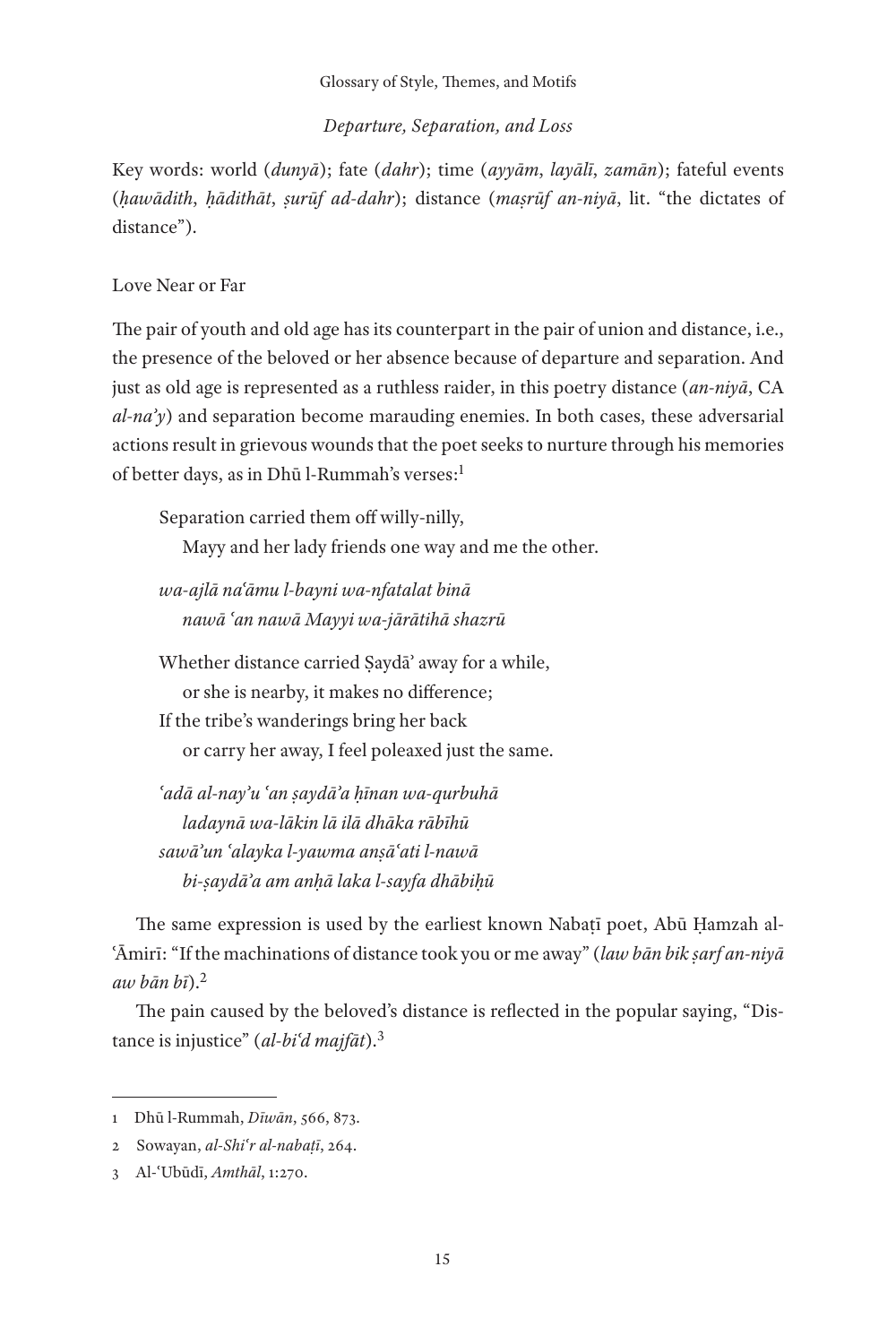### Departure and the Seasons

Arabic poetry's primeval scene of the beloved's departure is intimately bound up with the seasons. The word for "year," *ḥawl*, refers to the full cycle of the seasons. It has its equivalent in the "wheel of Time." Seasons and years follow one another in endless repetition, but the process of aging is linear from cradle to grave. Hence the feeling of loss at the separation from the beloved, generally at the time of the date harvest at the end of summer. The season will return, and with it perhaps the beloved, but he and she will no longer be the same. As put by al-Khalāwī:<sup>1</sup>

We count the nights and the nights count us; our lives come to an end but the nights will endure.

*nʿidd al-liyālī wa-l-liyālī tiʿiddnā wa-l-aʿmār tafnā wa-l-liyālī bi-zāyidih*

This, in Ibn Ẓāhir's vision, sums up the human condition.

Hence, the dominant themes in Ibn Ẓāhir's poetry are youth and old age; departure and separation; the endless succession of seasons and days revolved by the wheel of Time; and the concept of Fate. These themes give expression to his underlying vision, which in itself is expounded in his poems with slight variations, as regularly as the return of the seasons.

In his poetic idiom, different motifs and tropes associated with departure and separation (the lady's camel-borne litter chair, her profusion of long black hair, the crowns of palm trees at the time of the date season, and the date harvest) are visually merged. Mostly, this effect is achieved through comparison of swaying movement and color, e.g., Imruʾ al-Qays:2

Don't you see the ladies' camel litters early in the morning, like palm trees of Shawkān at the time of the date harvest?

*aw mā tarā aẓʿānahum bawākiran ka-l-nakhli min Shawkāna ḥīna ṣirāmī*

and in early Nabaṭī poetry, Jabr ibn Sayyār:3

<sup>1</sup> Ibn Khamīs, *al-Khalāwī*, 369.

<sup>2</sup> Imruʾ al-Qays, *Dīwān*, 162.

<sup>3</sup> Sowayan, *al-Shiʿr al-nabaṭī*, 437.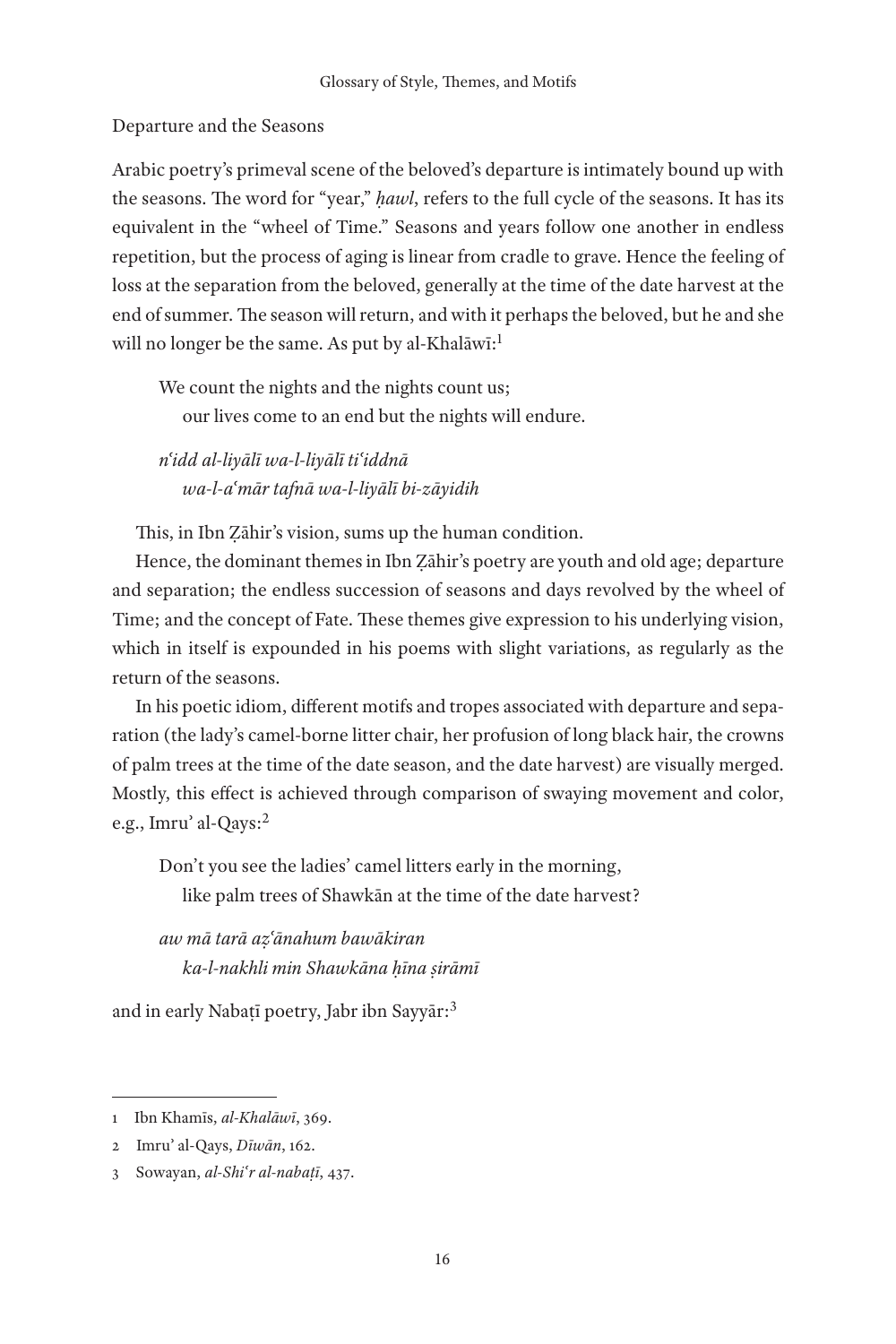In the morning, after marching all night, their haunches look like palm branches with clusters of dates hanging from a giant tree.

# *lākinn ayāṭilhā ḍuḥā ghibb as-sarā ʿirjūnin anḥā min gnā jabbārahā*

and the earliest known Nabaṭī poet, Abū Ḥamzah al-ʿĀmirī, who compares the camels and their litters ( $z a' \bar{a} y$ *in*) with palm trees of al-Qatif, whose heavy loads of dates move gently in the breeze.<sup>1</sup>

In the Emirates, this phenomenon of seasonal separation is a relatively recent memory, as expressed in the saying, "You have separated us, O midsummer [*gēẓ*, CA *qayz*], O father of the *rutab* dates, and you have reunited us, O winter, in our happy dwellings" (*farragtanā yā-l-gēẓ yā-bū khlālah wa-jammaʿtanā yā-shtā bi-ṭīb al-manāzil*). It refers to the fact that family members in Abu Dhabi used to travel to al-ʿAyn to spend the summer in the oasis, while many of the men would stay four months at sea during the pearling season. In winter, all would be reunited in Abu Dhabi. Hence, summer was the season of separation for many families who lived in the coastal areas.<sup>2</sup> And: "Summer came with its presents, followed by winter with its misery" (*sār al-gēẓ b-hadāyāh w-yānā shtā balāyāh*), i.e., in summer, those who remained at the coast would look forward to gifts of fruit and dates brought by those who had gone to spend the summer in the inland oases of al-ʿAyn.3 From a purely Bedouin point of view, the seasonal and emotional cycles are detailed in verses of Dhū l-Rummah, where many details read like a paraphrase of Ibn Ẓāhir's scenes.4

Because of commerce at sea, the Emirati seasons of reunion and separation differed slightly from the Najdī Bedouin's ninety days of summering at village wells, from the disappearance of the Pleiades until the appearance of Canopus, approximately from June to September.

Ibn Ẓāhir's departure scenes do not necessarily tell us much about the habits of the Bedouin at his time and location, or about his own. In his poetry, the arrival and departure of the Bedouin are situated at the abstract level of inherited Najdī convention, perhaps influenced by the Jabrid Banū Hilāl and their predecessors. Some verses may suggest that they spent the summer at palm oases like al-ʿAyn and Līwā and departed after the date harvest. Other references, such as the final verses of Ibn Ẓāhir's daughter

<sup>1</sup> Sowayan, *al-Shiʿr al-nabaṭī*, 270.

<sup>2</sup> Al-ʿAmārah, *Yaqūl al-mutawaṣṣif*, 253.

<sup>3</sup> Al-ʿAmārah, *Yaqūl al-mutawaṣṣif*, 221.

<sup>4</sup> Dhū l-Rummah, *Dīwān*, 825−32.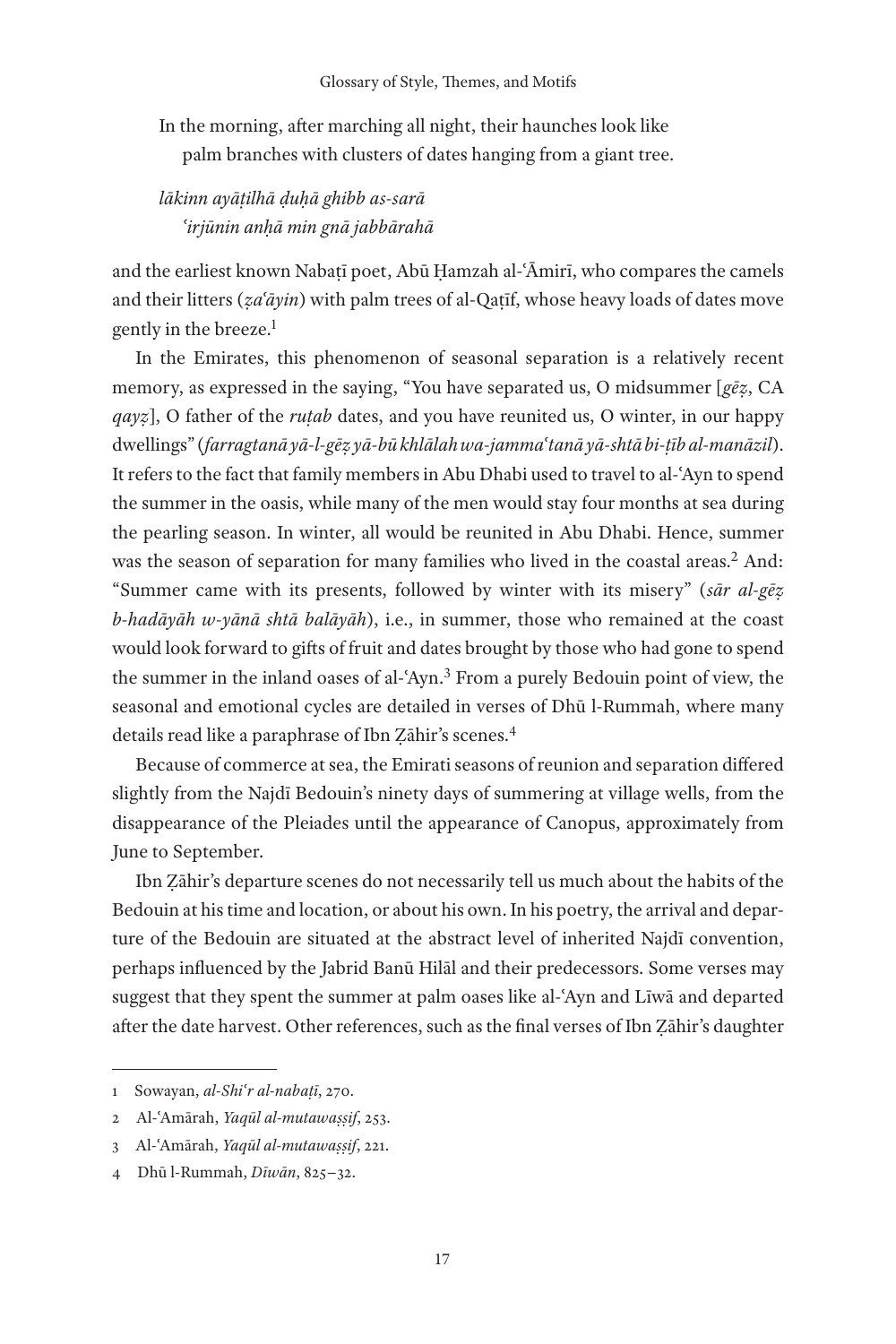and the narrative lore, mention a relatively short migration from locations near the coast to al-Buraymī and al-ʿAyn or Līwā. But these might be later interpretations.

For the poet, the seasons are mainly of interest as a way of measuring the distance or proximity of the beloved. As such, the seasons also symbolize the fickleness of fate. Both are present in these lines by Mhannā Abū ʿAngā, the poet of the al-ʿUrayʿir dynasty in eastern Arabia:<sup>1</sup>

If they wish, the nights show a pleasant face, only to spoil my food and water with treachery; As enjoyable days of the hot season are followed, by God's decree, By a life of cold and hunger in winter, and the wholesome days of spring; It taught me to live with good and evil, all beings are made to taste from the healthy and harmful. *wa-l-liyālī law baghat taṣfī zimān kaddirat bi-l-ghadr maṭʿūmī w-māh mithl ayyām al-migīẓ w-ṭībahā tagtifīhā maʿ tigādīr al-ilāh*

*ʿīshat ayyām ash-shtā bardin w-jūʿ wa-r-ribīʿ w-ṭīb ayyāmih gifāh mithl dhā aghḍā ʿalā khubthin w-ṭīb kill ḥayyin dhāyigin ṭībih w-ādhāh*

The World, Fate, and Time: Appearances and Truth

In the poet's universe, the dimensions of time and distance work more harm than good. They often appear as a synonym for "ominous fate" (*ṣrūf an-nāybāt* and *ṣrūf al-liyālī* in §1.11 and §5.40). The "world" (*dunyā*) is the theater where these sinister forces play out, but, like "distance" and "the nights," in the poet's imagination it becomes an active, independent agency of Fate. Hence, "the world" is synonym for whimsical Fate, like *al-dahr* ("inscrutable fate"), *al-ayyām* ("the days"), *al-layālī* ("the nights"), and "time" (*al-wagt*). In the scheme of things, its role is to lead people astray and ensnare them in its nefarious plots, as does the Devil.

Treachery is the essence of its nature, as expressed by the Jabrid poet Ibn Zayd:<sup>2</sup>

<sup>1</sup> Sowayan, *al-Shiʿr al-nabaṭī*, 530−31.

<sup>2</sup> Sowayan, *al-Shiʿr al-nabaṭī*, 310.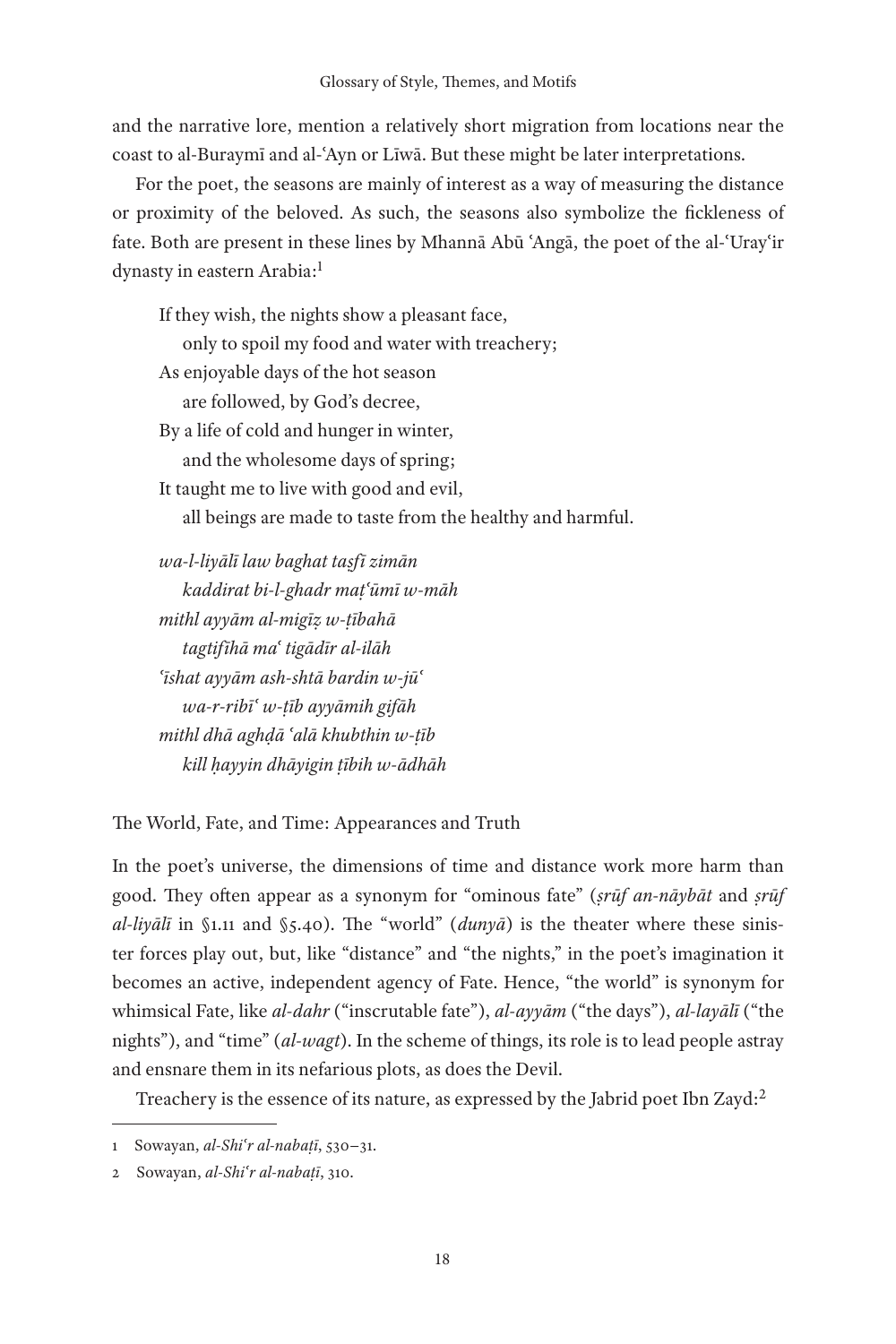[May God annihilate] those who put their faith in this world and its people, even if they are skilled and smart

*w-min yāmin ad-dunyā w-min yāmin ahalhā ilā kān min dhāt al-glūb al-ḥadhāyig*

and al-Rumayzān ibn Ghashshām:1

Have no faith in the world and its glory days: it smiles on you one day, swoops on you the next

*lā tāmin ad-dunyā w-ṭīb ayyāmahā law hī ṣifat lik sāʿtin ṣayyūr*

and al-Khalāwī:2

If you are in the world's good books today, tomorrow she humbles you, even if your pride and rank have risen to the Pleiades

*w-min ʿazzat ad-dunyā girībin tidhillih w-law kān ʿizzih bi-th-thurayyā manāṣbih*

These passages merely elaborate on the saying: "Beware of the world," i.e., the unexpected blows of fate (*lā tāmin ad-dunya*).

In the eyes of some, unpredictability may enhance the appeal of the world's treachery: like a game of chance, it suddenly may lift the fortunes of the down and out, as in the verses of the pre-Islamic poet al-Muraqqish al-Aṣghar:3

How many rich men have I seen, whose fortunes fell victim to cruel fate And how many stout and proud stalwarts were battered by blows and scarred for good One's life of ease and comfort may vanish without warning, while prosperity lands in a pauper's yard One man resolves on arduous journeys, then stays put, while a stay-at-home rushes off

<sup>1</sup> Sowayan, *al-Shiʿr al-nabaṭī*, 462

<sup>2</sup> Ibn Khamīs, *al-Khalāwī*, 232.

<sup>3</sup> Lyall, *The Mufaddaliyat*, 1:506−7; 2:193.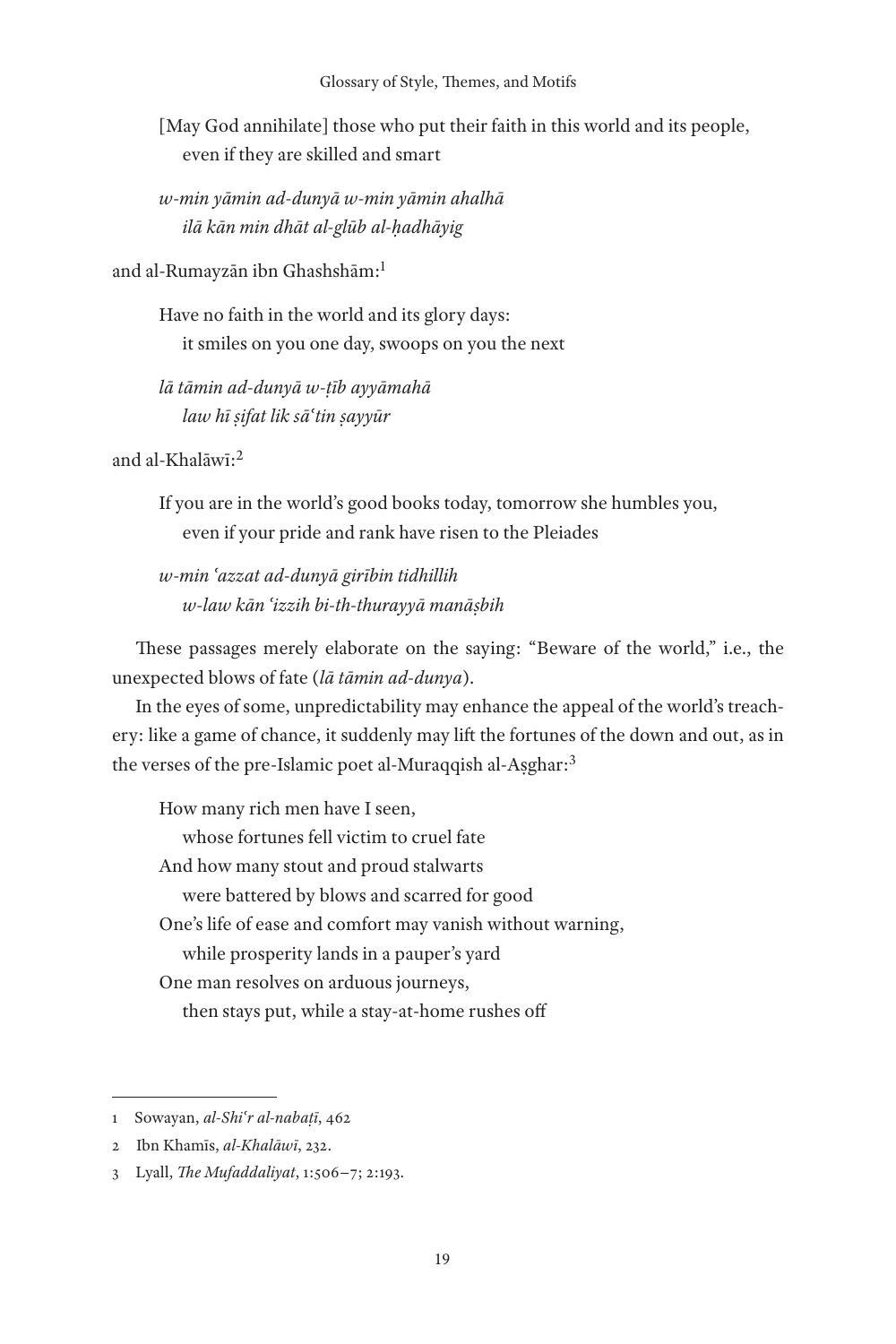*kam min akhī tharwatin raʾaytuhu ḥalla ʿalā mālihi dahrun ghashūm wa-min ʿazīzi l-ḥimā dhī manʿatin aḍḥā wa-qad aththarat fīhi l-kulūm baynā akhū namatin idh dhahabat wa-ḥuwwilat shiqwatun ilā naʿīm wa-baynā ẓāʿinun dhū shuqqatin idh ḥalla raḥlan wa-idh khaffa l-muqīm*

How many paupers have been restored to sufficiency, by God's will, and how many rich men end up despoiled.

*kam min faqīrin bi-idhni llāhi qad jabarat wa-dhī ghinan bawwaʾathu dāra maḥrūbī*

A similar verse by al-Khalāwī is today one of the most quoted in Saudi Arabia:1

Tell poverty's dwelling it may yet strike it rich, just as a wealthy house may be reduced to poverty.

*f-qūlū li-bēt al-fagr lā yāmin al-ghinā w-bēt al-ghinā lā yāmin al-fagr ʿāyid*

These antithetic constructions, frequently deployed by Ibn Ẓāhir, were popular in his time, as shown by sixty-four verses by Rumayzan, starting with:<sup>2</sup>

How many hardships lead you to well-being, and how many times your comfort ends in calamity.

*fa-kam shiddatin tilfīk ilā ḥadd rāḥah wa-kam rāḥatin tāzī ʿālēk wbāl*

Often, poets represent the world in the guise of an attractive woman who frivolously amuses herself by playing with men's hearts.

While the World plays cat and mouse with humans, Time is synonymous not so much with opportunity for enjoyment and success in the world as with the inevitability of remorseless fate: "days" and "nights" refer to inescapable evil events, al-ḥādithāt, as in the pre-Islamic verses by Mutammim ibn Nuwayrah:<sup>3</sup>

<sup>1</sup> Ibn Khamīs, *al-Khalāwī*, 56, 378.

<sup>2</sup> Sowayan, *al-Shiʿr al-nabaṭī*, 425.

<sup>3</sup> Lyall, *The Mufaddaliyat*, 1:77; 2:23.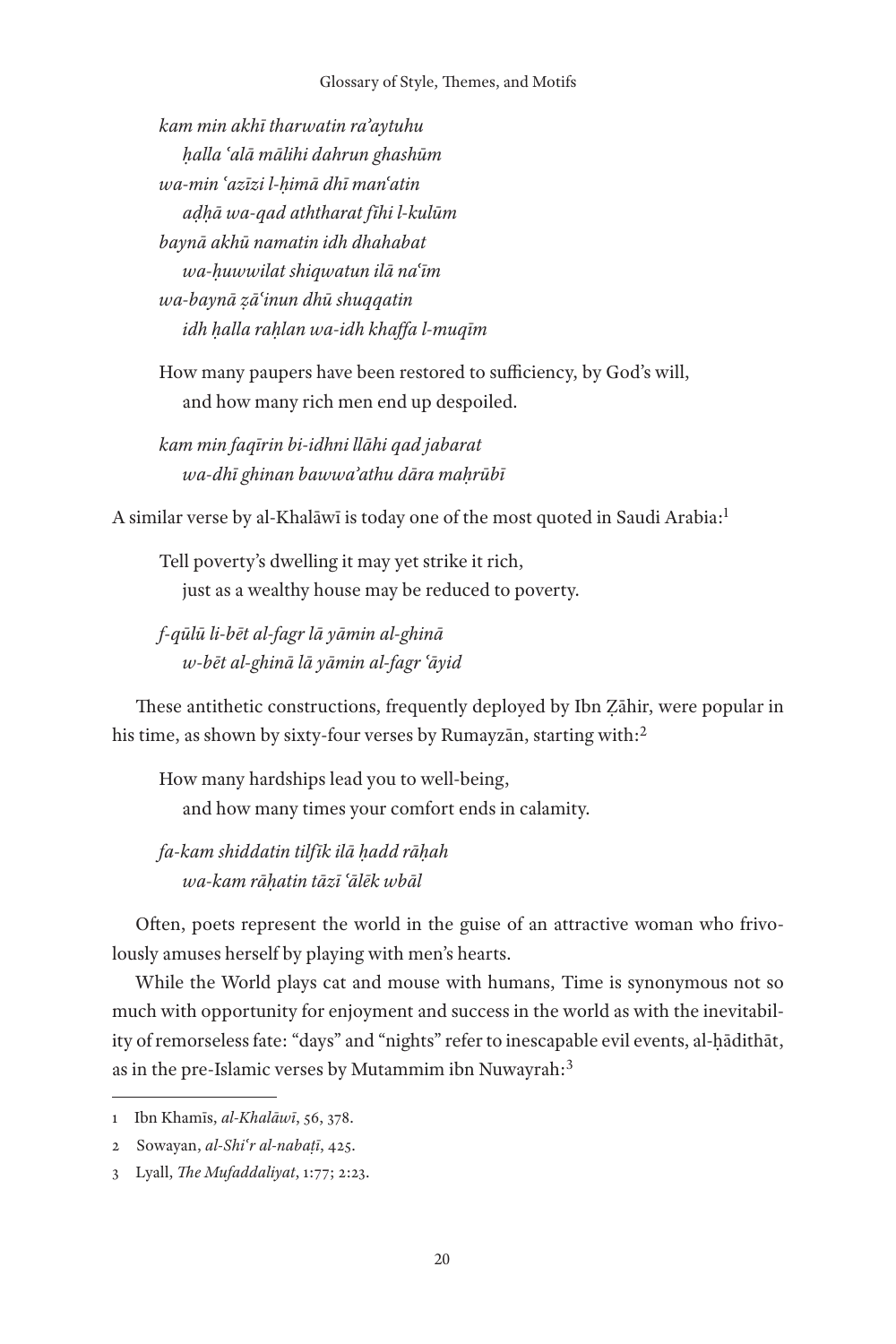For some time good fortune smiled on me,

but then inevitably there comes the day of gruesome evil;

[. . .]

I know for certain that there is no escape from the blows of fate, so should I stand in fear of it?

*wa-laqad ghubiṭtu bi-mā ulāqī ḥiqbatan wa-la-qad yamurru ʿalayya yawmun ashnaʿū*  $\lceil \ldots \rceil$ *wa-la-qad ʿalimtu wa-lā maḥālata annanī li-l-ḥādithāti fa-hal taraynī ajzaʿū*

# *Wisdom and Maxims*

A possible sign of the poet's sedentary roots, Ibn Ẓāhir's verses do not feature the theme of desert travel, particularly in midsummer heat, with the aim of highlighting his intrepidness and mettle, as does Rabī'ah ibn Maqrūm:<sup>1</sup>

Often I visited wells [with foul water] when the Pleiades fall at the end of night, under my saddle a stout and fast riding camel.

*waradtu wa-qad tahaqqarat al-Thurayyā wa-taḥta waliyyatī wahmun wasāʿū*

For Ibn Ẓāhir, the desert symbolizes the world's dangers and the need to proceed with caution. The mirage is an apt symbol for the world's trickery, and "mirage" (*lāl*, from CA *al-āl*) often stands for hazardous desert conditions in general. "They plunge into the mirage" (*wārdīn al-lāl*) is another way of saying "to embark on a perilous desert crossing." One step further, and the mirage signifies the treacherous "world," as expressed by the Jabrid poet al-Kulayf:2

The enemy speaks soothing words at times of calm,

like a mirage that hovers in shimmering air;

With a smiling face like a well

that dazzles with the glitter of water and a shaft that collapses like a trap.

<sup>1</sup> Lyall, *The Mufaddaliyat*, 1:377; 2:137.

<sup>2</sup> Sowayan, *al-Shiʿr al-nabaṭī*, 296.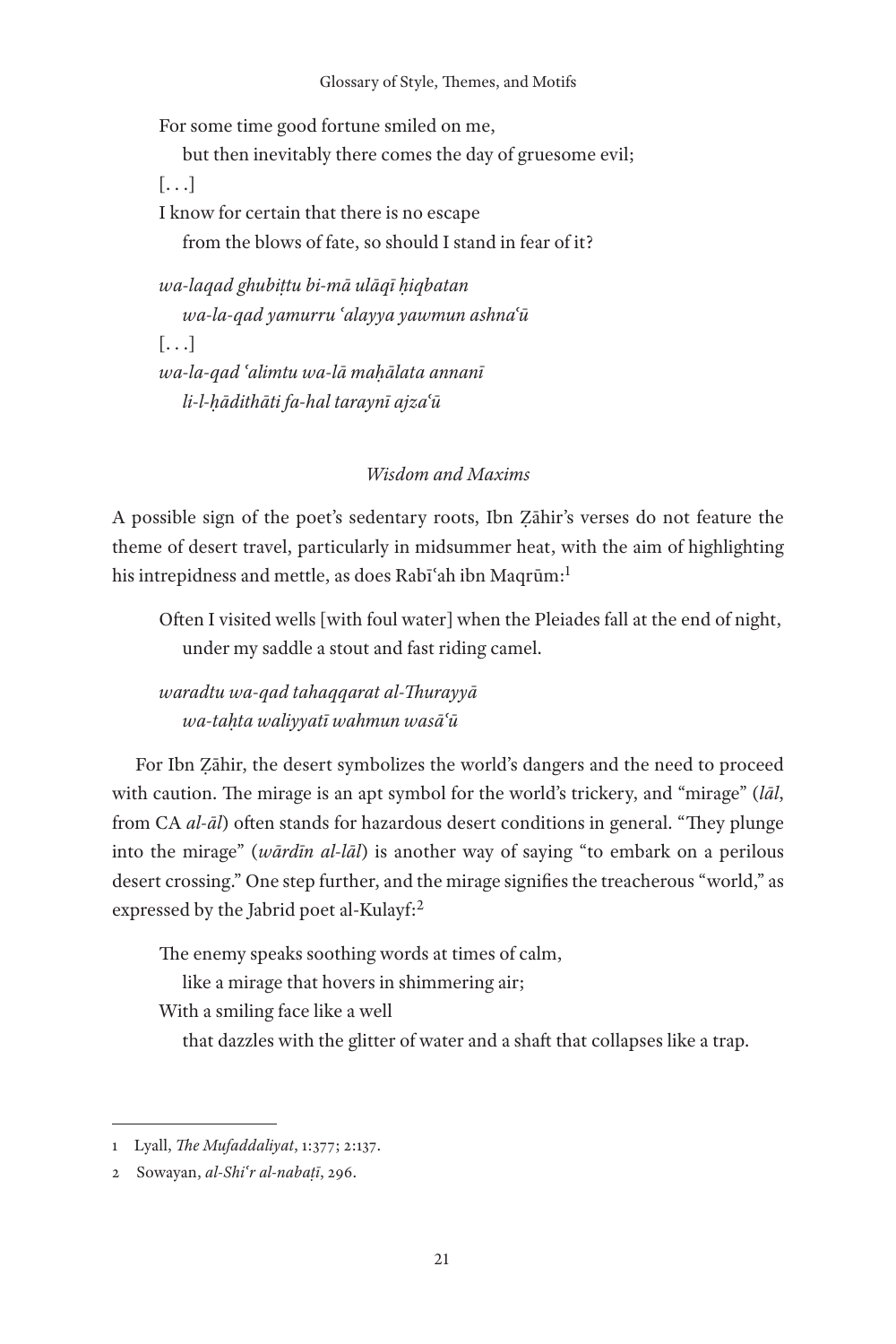*yiʿṭīk bi-r-rāḥāt agwālin wi-hī shirwā sarābin ṭāfiḥin fī lālhā; w-bashāshitin bi-l-wajh mithl rikiyyah barrāgtin bi-l-mā hayārin jālhā*

The illusion of the mirage deludes and leaves one with one's hands empty, as expressed by the late-eighteenth-century poet Muḥsin al-Hazzānī:<sup>1</sup>

Their words are a mirage wrapped in shimmering heat; a little puddle that does not quench one's thirst; No more than a hazy reflection at noon of midsummer's scorching flames: no water at all!

*ḥakihum lik mithl lālin fī sarāb ḍaḥḍaḥin mā yirwī al-ʿaṭshān māh mā yikūn illā sarābin fi hajīr shams gēḍin lays yirwī min ẓmāh*

Similarly, in al-Khalāwī's conceit, wisdom poetry is as essential for survival as a waterskin in the desert:2

Our poems come in three sorts: all others are a mirage, and a mirage does not quench one's thirst.

*w-ashʿārnā tajrī thalāthin w-ghērhā sarābin walā yirwī sarābin li-shāribih*

The sage's guidance immunizes people against the danger of falling victim to the mirage. His solid truths unmask the falsity of the world's appearances, as in the line of Rumayzān:3

Similar to the early noon mirage, it attracts the thirsty with its glitter

*ka-lāl aḍ-ḍuḥā yidniy aẓ-ẓmā bi-t-tibārig*

<sup>1</sup> Sowayan, *al-Shiʿr al-nabaṭī*, 534.

<sup>2</sup> Ibn Khamīs, *Al-Khalāwī*, 172.

<sup>3</sup> Sowayan, *al-Shiʿr al-nabaṭī*, 479.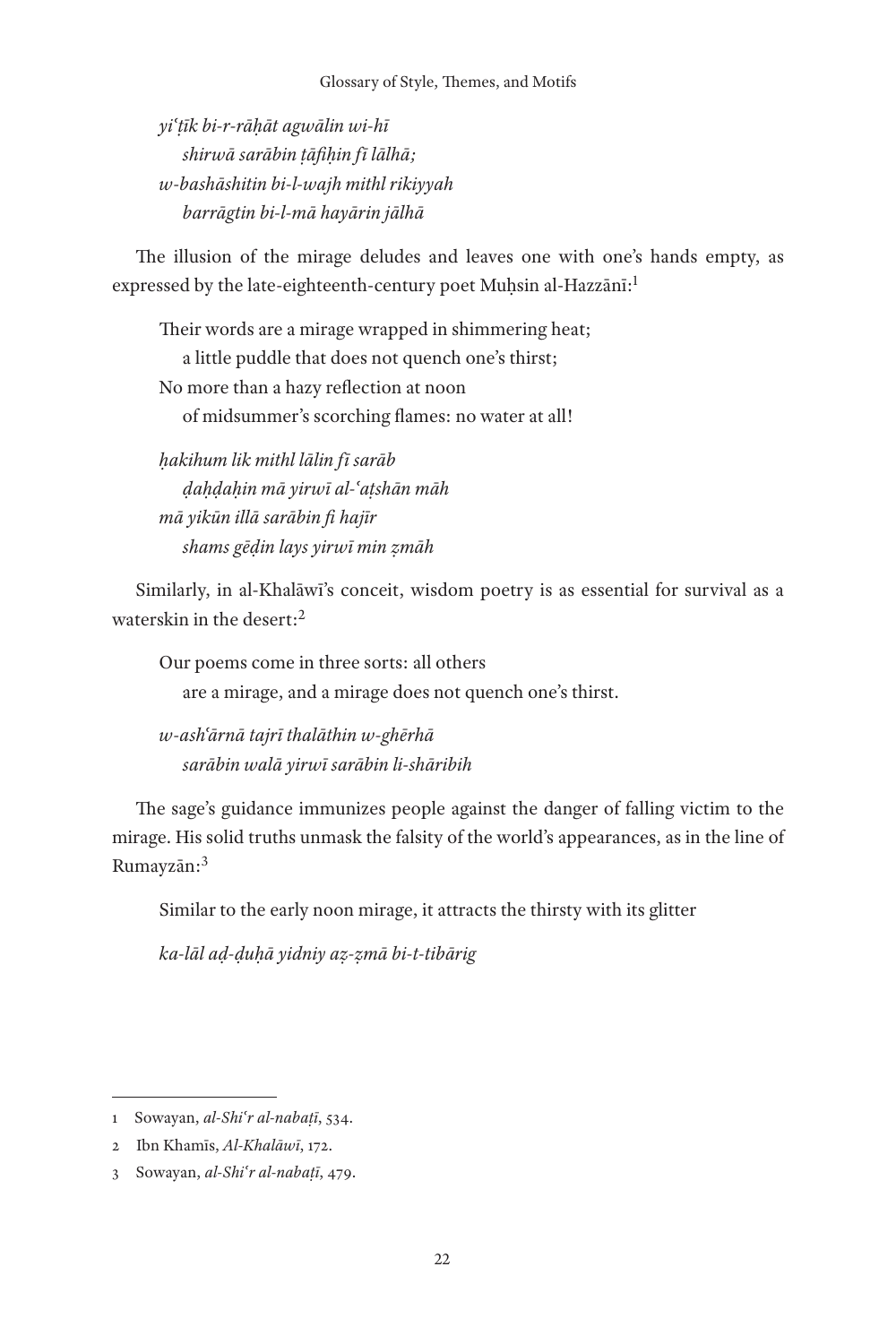Al-Khalāwī boasts that his verses quench the thirst, while the rhymes of others are a mere mirage.<sup>1</sup> It has become an Emirati saying:<sup>2</sup> "A mirage doesn't quench your thirst" (*al-lāl mā yirwī al-ʿaṭshān*).

Warnings against setting out on desert expeditions without a sufficient supply of water, or putting one's faith in a mirage, underline the importance of taking precautions, as for example in the early classical line of al-Ḥārith ibn Ẓālim:3

Like the folly of a scout who drinks his fill . . . pours away the rest of his water, and follows the mirage

*safāhata fāriṭin lammā tarawwā harāqa l-māʾi wa-ttabaʿa l-sarābā*

In Ibn Ẓāhir's era, al-Khalāwī:4

God dooms those who toil at a miserable well, or start building on a less than solid bottom Who embark on a desert journey with a leaky waterskin, or who attack the enemy without proper arms

*maḥā allāh min yarkiz ʿalā ghēr ʿēlam w-yabnī ʿalā ghēr al-ʿazāz liyāḥ w-min yaḍrib al-baydāʾ ridiyy ṣimīlih w-min yanṭaḥ al-ʿāyil b-ghēr slāḥ*

and ʿĀmir al-Samīn:5

In a desert scorched by heat you will not slake your thirst if your bucket's rope is too short to reach the water in the well"

*fa-lā yarwī al-ʿaṭshān ʿan lāhib aẓ-ẓmā ilā warrad al-mā min ḥbālih giṣīrhā*

Precautions are no more than due diligence, however, and cannot guarantee protection. Ultimately, one's only defense against the wiles of the world are the tenets of religious faith, especially the practice of taqwā, not in the sense of being on one's guard against the world, but as the nurturing of an abiding fear of God in anticipation of the

<sup>1</sup> Ibn Khamīs, *al-Khalāwī*, 172.

<sup>2</sup> Ḥanẓal, *Jāmiʿ al-amthāl*, 305.

<sup>3</sup> Lyall, *The Mufaddaliyat*, 1:619; 2:254.

<sup>4</sup> Ibn Khamīs, *al-Khalāwī*, 62−63.

<sup>5</sup> Sowayan, al*-Shiʿr al-nabaṭī*, 345).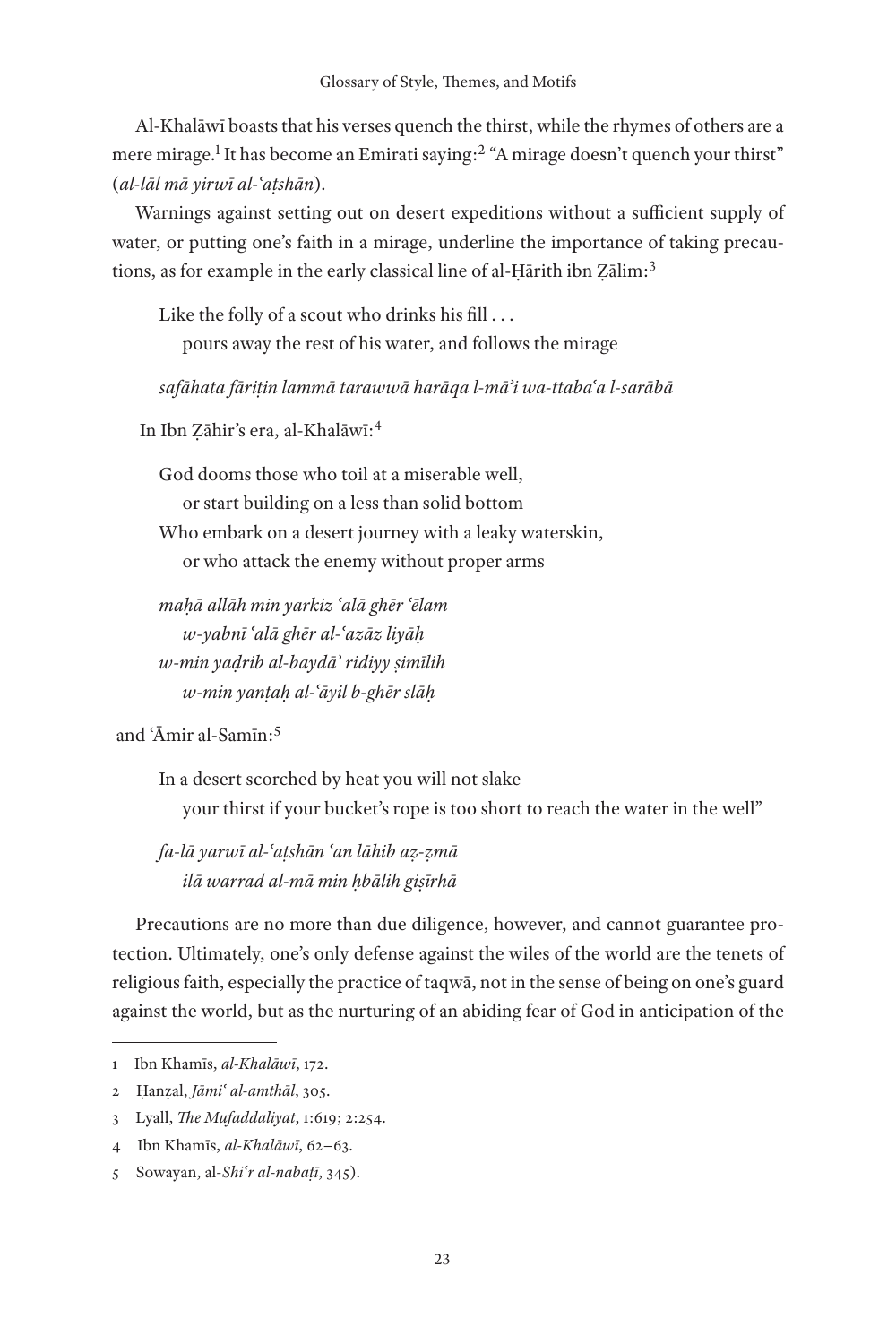Last Judgment. In other poetry of Ibn Ẓāhir's time, it is sometimes used as part of the traditional tribal ethos and its moral obligations, as in the verse of  $Rum$ ayz $\bar{a}$ n:<sup>1</sup>

You must show your virtue [*tagwā*], for nothing is more injurious to a fellow's reputation than being derelict in duty [i.e., in the context of the prevailing social ethos]

w-*ʿalēk bi-l-tagwā fa-mā ʿāb al-fitā shayyin b-agbaḥ minh tark al-wājibā*

As this example shows, in practice religious benefit is not always sharply distinguished from traditional tribal virtue. Rumayzān's poetic correspondent Jabr ibn Sayyār combines both aspects in his advice:2

Stand in fear of God! This is your best harness to save you in time from the fires of Hell Be patient in paying your share of blood money and reparations; regale your guests with trays overflowing with food.

*ʿalēk bi-t-tagwā hī afkhar malbasin tinjīk fī ghad min liẓā nīrānahā; mitḥammalin gharm al-bilād mshājirin aḍ-ḍēf tiʿbā lih ghizīr jfānahā*

# *Clouds, Rain, and Winds*

# Rain Clouds

Ibn Ẓāhir is not unique among poets of his era in showing a fascination with the spectacle of violent rainstorms, e.g., the Jabrid poet Ibn Zayd's verses:3

Wherever they alight, let the soil be drenched by rains, from clouds that thunder like big drums in towns Rains that kill gazelles when they strike, and hail that drags along debris like a crazy drunk

<sup>1</sup> Sowayan, *al-Shiʿr al-nabaṭī*, 432.

<sup>2</sup> Sowayan, *al-Shiʿr al-nabaṭī*, 452.

<sup>3</sup> Sowayan, *al-Shiʿr al-nabaṭī*, 305.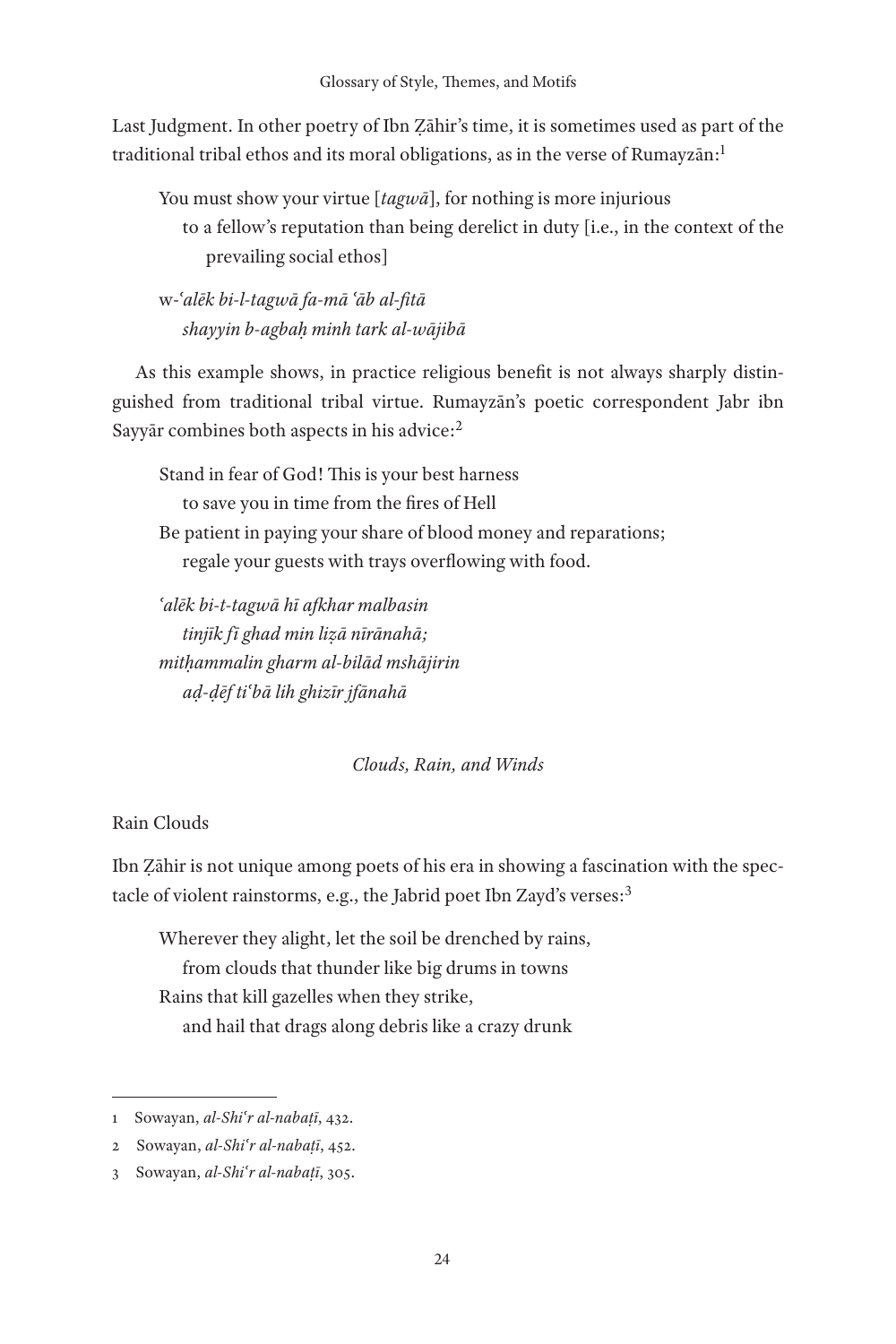*sigā kill mā ḥallaw min al-arḍ mirzim alkan diyādīm al-miṣārī rʿūdahā mgattilt al-ghizlān ṣādigt al-ḥayā tijirr al-ghathā jarr as-sikārā brūdahā*

Clouds, like camels in the sky, are milked for water, in this case by the wind, especially the east wind, al-*ṣabā*. An ancient stock image of Bedouin poetry,<sup>1</sup> it was still popular with Jabrid poets such as al-Nābighah ibn Ghannām:2

A huge front of clouds slowly rises, ablaze with lightning, while it expands and is milked for torrential rain A pitch-black, heavy cumulus that groans and roars, while its water pours down in incessant sheets.

*lahā ʿāriḍin raznin w-bi-l-barg yūḍī wa-n-naww mistāsiʿ w-bi-l-wabl ḥālib mḥinnin mrinnin mirjaḥinnin mḥaltam ḥagūgin difūgin hāṭil al-ghēth sākib*

An aspect of poetry's anthropomorphizing imagery, the stock characters of the Arabic game of love are popular in this context too. It is conventional for lightning to be compared to the flashing smile and glittering teeth of a beautiful woman, e.g., in the verses of the early Nabatī poet Ibn Zēd:<sup>3</sup>

Heavy showers came pouring down, amid crying and laughter, from a broad front moving at a crawl to inundate the soil Lightning's flashing smiles illuminated the pitch-dark gloom like burning torches.

*ṣidūgin difūgin bēn bākin w-ḍāḥik ʿārīḍin mrīḍin bēn hāmin w-hāṭil lakin ibtisām al-barg fīh ilā njalā dijā khirmis aẓ-ẓalmā rfāʿ al-mishāʿil*

<sup>1</sup> E.g., Lyall, *The Mufaddaliyat*, 1:54; 2:17.

<sup>2</sup> Sowayan, *al-Shiʿr al-nabaṭī*, 291; see also Hussein, "The Lightning-Scene in Ancient Arabic Poetry."

<sup>3</sup> Sowayan, *al-Shiʿr al-nabaṭī*, 317−18.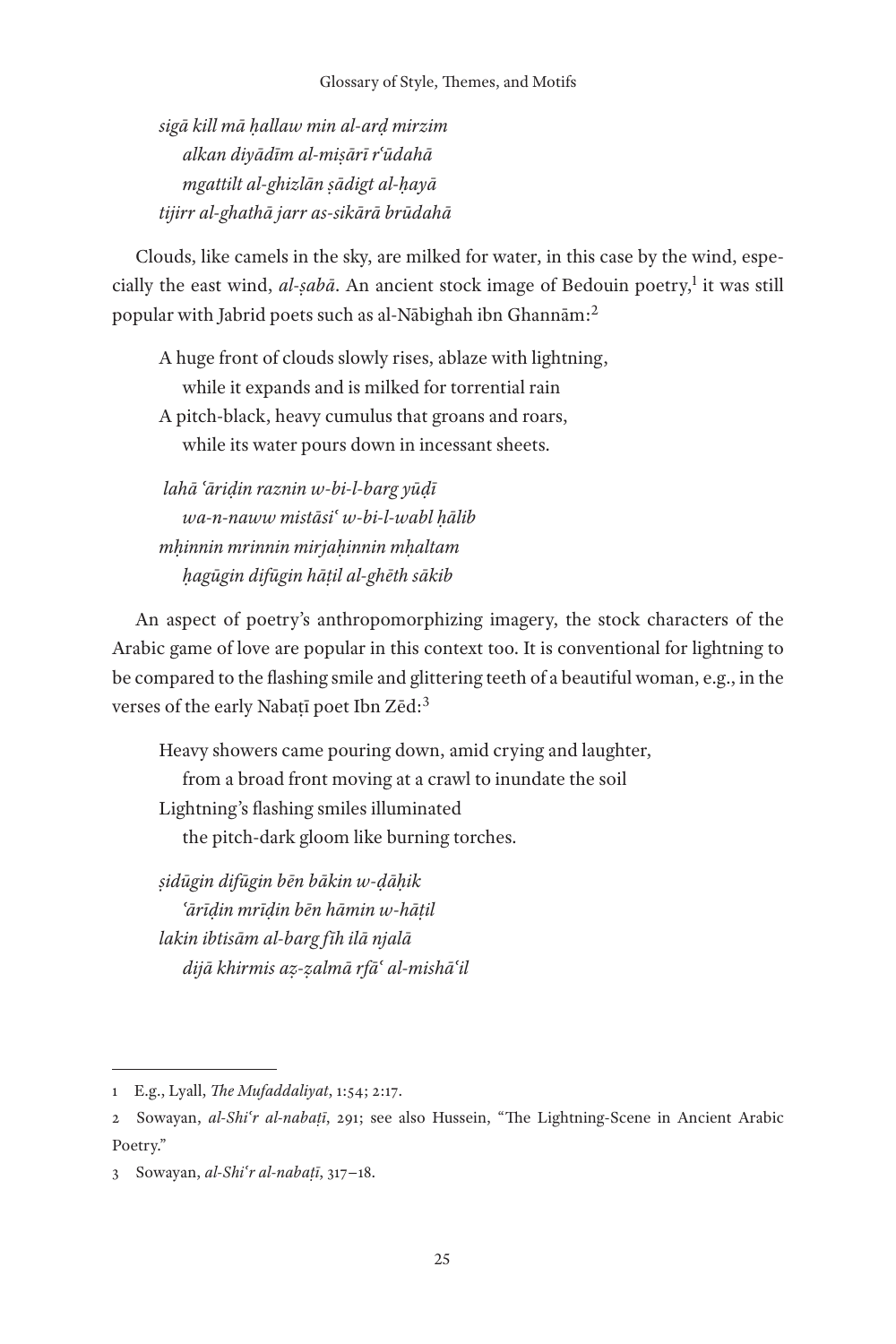# Wind

Wind belongs to the abandoned-camp scene's inventory of set pieces. In Ibn Ẓāhir's preludes, wind gives expression to emotional turmoil roused by memory. Therefore, as in classical poetry, winds are often made to blow from different directions at the same time, e.g.:<sup>1</sup>

When hot winds burst the *safā* plants, the east wind plays with dry stalks to the right, the south wind with those to the left

*idhā ḍarraja l-hayfu l-safā laʿibat bihi ṣabā l-ḥāfati l-yumnā janūbun shimālahā*

Wind also plays the role of the herald of good fortune. Because winds drive rain clouds to their destination, as raiders goad captured camels, they are a metaphor for a lucky person, auspicious and welcome company as a good omen. Common expressions are, for example: "Your wind blows" (*habbat rīḥak*); "the winds of fortune are blowing" (*habbat habāyin as-saʿad*); and in Emirati speech, as said about Ibn Ẓāhir: "By God, he is more generous than the winds of fortune; his generosity is unrivaled, he is the epitome of generosity" (*yā-llah, akram ʿan dhawārī al-mahab, fī l-karam, mā ḥad yrūmah, kirīm*).2

## *Sundry Motifs*

Early Ancestors as Sources of Authority (*al-awwilīn*)

"From our early ancestors": *al-awwilīn*, lit. "the first ones, early ones," is used in Arabian poetry and narratives as a reference to the source of the earliest, hence most authoritative, version of a statement. In this, it fulfills a function similar to the tribal lineage system according to which one traces back one's origins to a first, often mythical, ancestor. In both cases, the system is validated by an implicit assumption that the position of the ancestor and his lineage is generally accepted by other participants in this tribal system as a whole. It is expressed in common narrative speech as a certificate of truth: "the old days" (*il-awwal*); "the customs of the real old-timers" (*ʿādāt* 

<sup>1</sup> Dhū l-Rummah, *Dīwān*, 503−4.

<sup>2</sup> Alameemi, *Ibn Ẓāhir*, 203.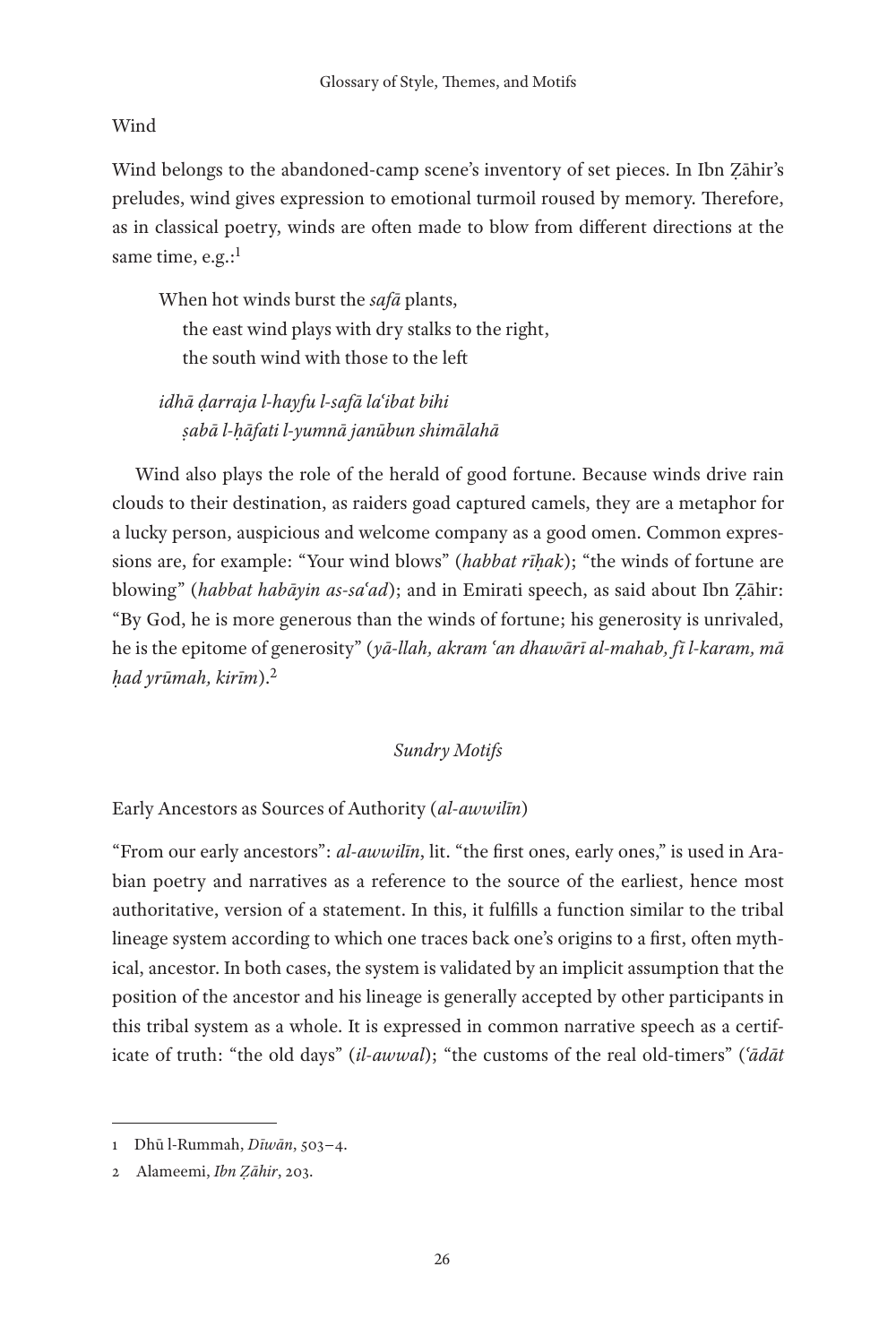il-awwaliyyīn killish);<sup>1</sup> "according to what we have heard from the ancient graybeards" (*ḥasab mā simi'nā mn ash-shībān al-awwilīn*).2

A related usage is the term "graybeards" (*shuwwāb*) and those old enough to have heard a version of a story, poem, or other oral traditions from even earlier sources. This vague definition of textual authority is itself a trope of Arabian storytelling, e.g., "a brief account according to what we have heard from the ancient graybeards" (*ashshībān al-awwilīn*).3 Often, these earlier oral sources would belong to the same family or tribe, or have some other close affiliation with the subject.

The jump from ancestors within living memory to those of more than a thousand years earlier is easily made. Their presence was a "very long time ago" (*yōm ad-dahar al-awwilī*), "the earliest times, primeval age" (CA *dahr*, "time, long time, eternity, fate, destiny"). Like *al-awwilīn*, this term situates the story in an undetermined, mythical past, often with the implicit notion that in that golden age people were vastly superior to the present generation. The same notion already moved the pre-Islamic poet Rāshid ibn Shihāb to boast that his sword dated back to the times of the people of ʿĀd:4

These weapons I acquired from a store that belonged to the people of ʿĀd.

### *li-ʿādiyyatin mina l-silāḥi staʿartuhā*

The name ʿĀd is used here to indicate immemorial antiquity. As the early example shows, poets use the presumed authenticity of earlier generations as props for their vaunts, e.g., the legendary early Nabaṭī poet Shāyi' al-Amsaḥ:<sup>5</sup>

We are the real men of old, the others a new breed: we draw our buckets from wells brimming with water.

*ḥinnā l-ʿatīgīn wa-l-jidīdīn ghērnā ḥinnā kimā kawkab tātī dlāwih dhirīf*

Not surprisingly, this verse is followed by a boast that he himself is the last representative of that last generation of men who truly adhered to the good old customs .

<sup>1</sup> Holes, *Glossary*, 25−26; *Dialect*, 328.

<sup>2</sup> Sowayan, *The Arabian Oral Historical Narrative*, 86−87.

<sup>3</sup> Sowayan, *The Arabian Oral Historical Narrative*, 87.

<sup>4</sup> Lyall, *The Mufaddaliyat*, 1:613; 2:247.

<sup>5</sup> Sowayan, *Ayyām al-ʿArab*, 262, 275.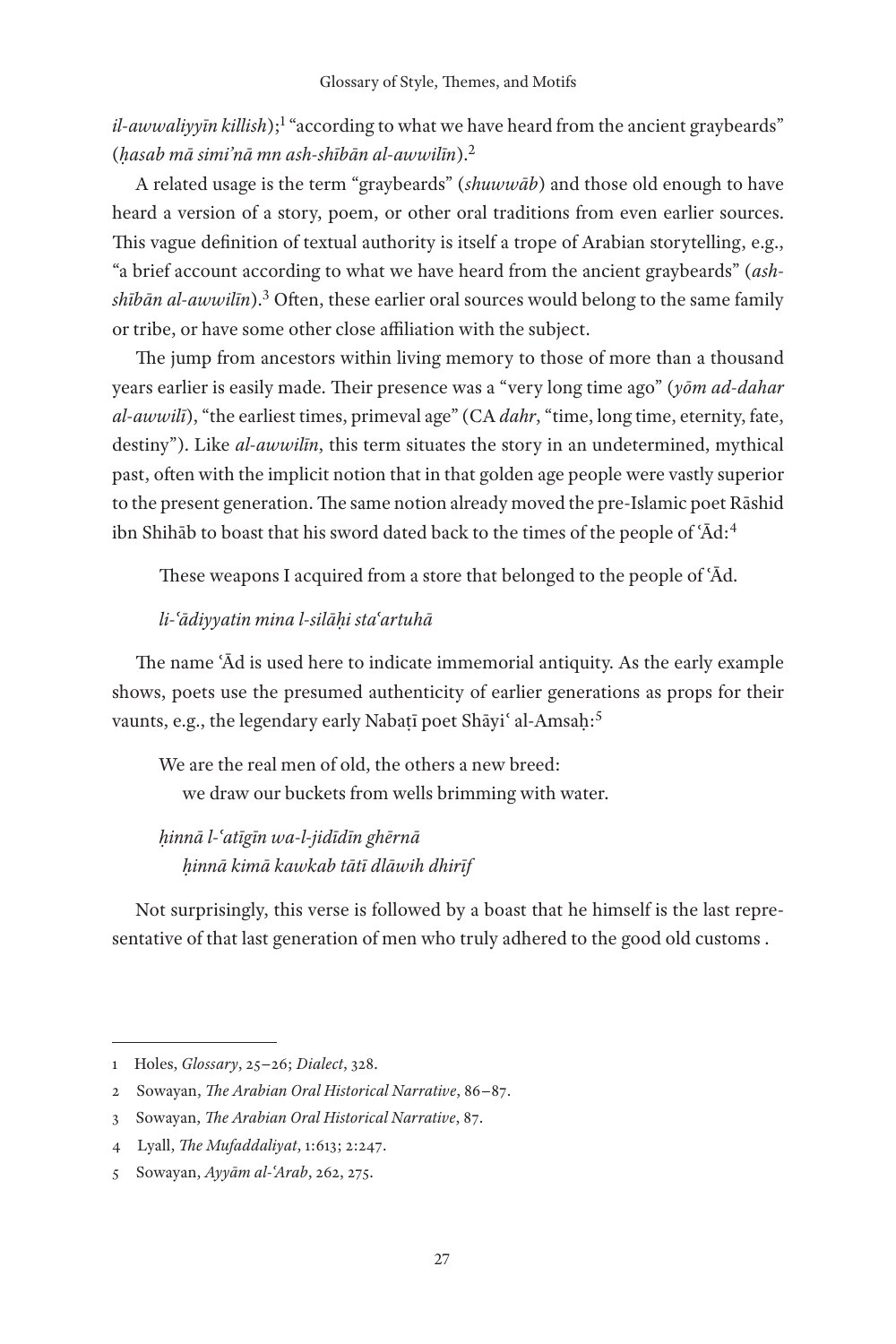Banū Hilāl and Hunting with Cheetahs

Hunting with cheetahs (*ṣēd nimr*, lit. "hunting with panthers") is attested in the earliest known Nabaṭī poetry, which is also notable for the lack of reference to firearms. The cheetah is mentioned in a poem by al-Nābighah ibn Ghannām in praise of Ajwad ibn  $Zāmil$  (d. 1507):<sup>1</sup>

Like a growling cheetah from Hadramawt, rough around the shoulders, its claws well-shaped

*ka-mā ḥaḍramiyyin anmarī mshakhkhif ghalīẓ adh-dhrāʿēn drimiyy al-makhālib*

and in a poem by Ibn Zēd:2

His intrepid hunting cheetah has beautiful ears; it sprints at its prey and pounces

*yiẓill bi-nimran zīnat al-gūf jasrah ʿalā ṣ-ṣēd mirjāmin ḥagūg aṭ-ṭawārig*

In Ibn Ẓāhir's verse, the cheetah hunt occurs in the context of the Jabrid Banū Hilāl, the offspring of Ajwad's brother, Hilāl, who continued the Jabrid presence in parts of Oman. Hunting with cheetahs is also found in Najdī oral traditions that feature the more famous Banū Hilāl: "At that time they used to hunt with cheetahs and they came racing on horses to kill gazelle and oryxes and ostriches" (*hāk al-ḥīn ʿindihum fhadāt yagniṣūn bhin ʿalā l-khēl wi-yṭarriḥūn aẓ-ẓbā wa-l-wḍēḥī wa-n-naʿām*).3

# Pearling and Poetry

The pearl trade, which played such an important part in the Gulf economy, is also found in the poetry of the area—in the case of Ibn Ẓāhir as a metaphor for his exquisite verses. Wealthy pearl merchants stood at the cradle of early Emirati efforts to register and collect poetry in manuscripts, as well as advances in the domain of religion, education, and culture. "The pearl merchant (*ṭawwāsh*) may also act as the middleman between a trader and the captain of a pearling ship. But when we talk about the 'cultural elite of pearl merchants' we refer to men of culture at the end of the nineteenth

<sup>1</sup> Sowayan, *al-Shiʿr al-nabaṭī*, 290.

<sup>2</sup> Sowayan, *al-Shiʿr al-nabaṭī*, 308.

<sup>3</sup> Sowayan, *Ayyām al-ʿArab*, 1032.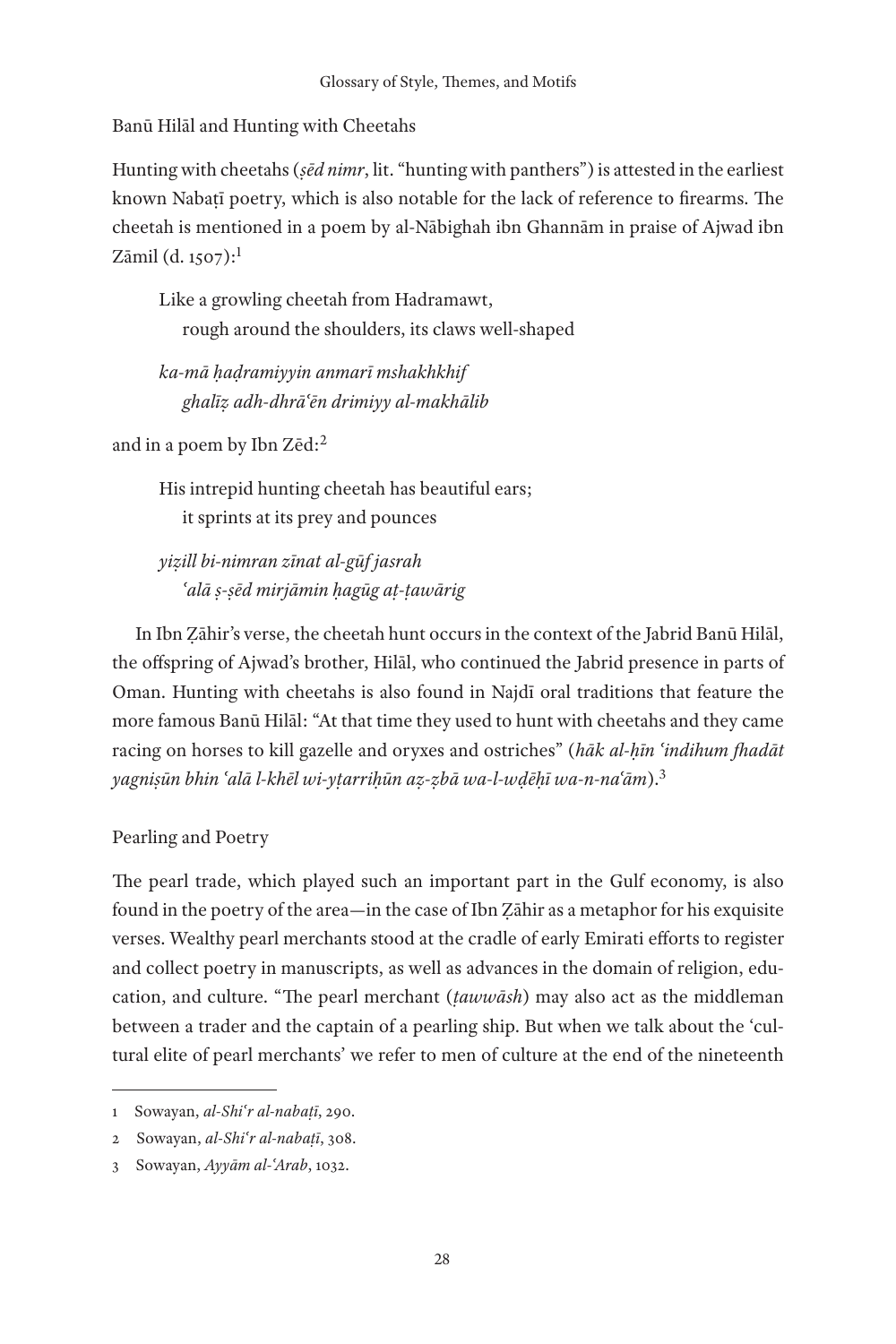and beginning of the twentieth centuries who endeavored to improve matters with regard to education, the economy and health and to increase contact with other Arab centers, some influenced by Wahhabism, others by enlightened Arab intellectuals. [...] Their ranks included religious scholars from Zubayr, Najd, and other Gulf emirates. But the merchants were instrumental in bringing books, printed materials, and other media; in opening of schools and establishing cultural institutions, in addition to their majlis sessions where poetry was recited, discussions were held, and publications were distributed. The elite was a curious mixture of pearl merchants like Ibn ʿUtaybah from Abu Dhabi, Āl ʿUways, Āl al-Maḥmūd, Āl Madfaʿ in Sharjah; rulers and high-ranking members of society and religious scholars.  $[\ldots]$  Nabati and classical poets rose to prominence in these circles, like Sālim ibn ʿAlī al-ʿUways, Mubārak al-ʿUqaylī, Ṣaqr al-Qāsimī, and the exceptional poet Rāshid al-Khiḍra, a poetic efflorescence facilitated by a newly prosperous commercial class that took advantage of the great improvements in communication."<sup>1</sup> Mentioned examples of improvements in communication include the opening of the Suez Canal and the desert road from Damascus to Baghdad, and from there to Basra for transportation by sea.

The high esteem in which heavy pearls were held, mentioned in §8:7, reflects the divers' common view: "The experts of the Persian Gulf assert that the largest, whitest, heaviest, and most perfect pearls are obtained in deep water, while the shallow beds, though prolific, yield pearls of less specific gravity and tinged invariably with a shade of some colour; this stain of colour they attribute to the influence of the light of the sun, and they hold that there is a tendency to distortion in pearls grown between islands and the mainland, and that deep water is favourable to perfect sphericity as well as to lustre and to other qualities conferring value."2

## Jinn

In poetry, the appearance or sound of the jinn is the mark of a particularly lonely and bleak stretch of desert, as in the verse of the pre-Islamic poet Bishr ibn Abī Khāzim:<sup>3</sup>

I crossed many desert wastes where the jinn are heard playing their tunes and waterless spaces where the hot winds whistle shrilly

<sup>1</sup> Thānī, *Ibn Ẓāhir*, 58−62.

<sup>2</sup> Lorimer, "Appendix D: Date Production and the Date Trade in the Persian Gulf Region," in *Gazetteer of the Persian Gulf, Oman and Central Arabia Online*, 22.

<sup>3</sup> Lyall, *The Mufaddaliyat*, 1:651; 2:274, 276.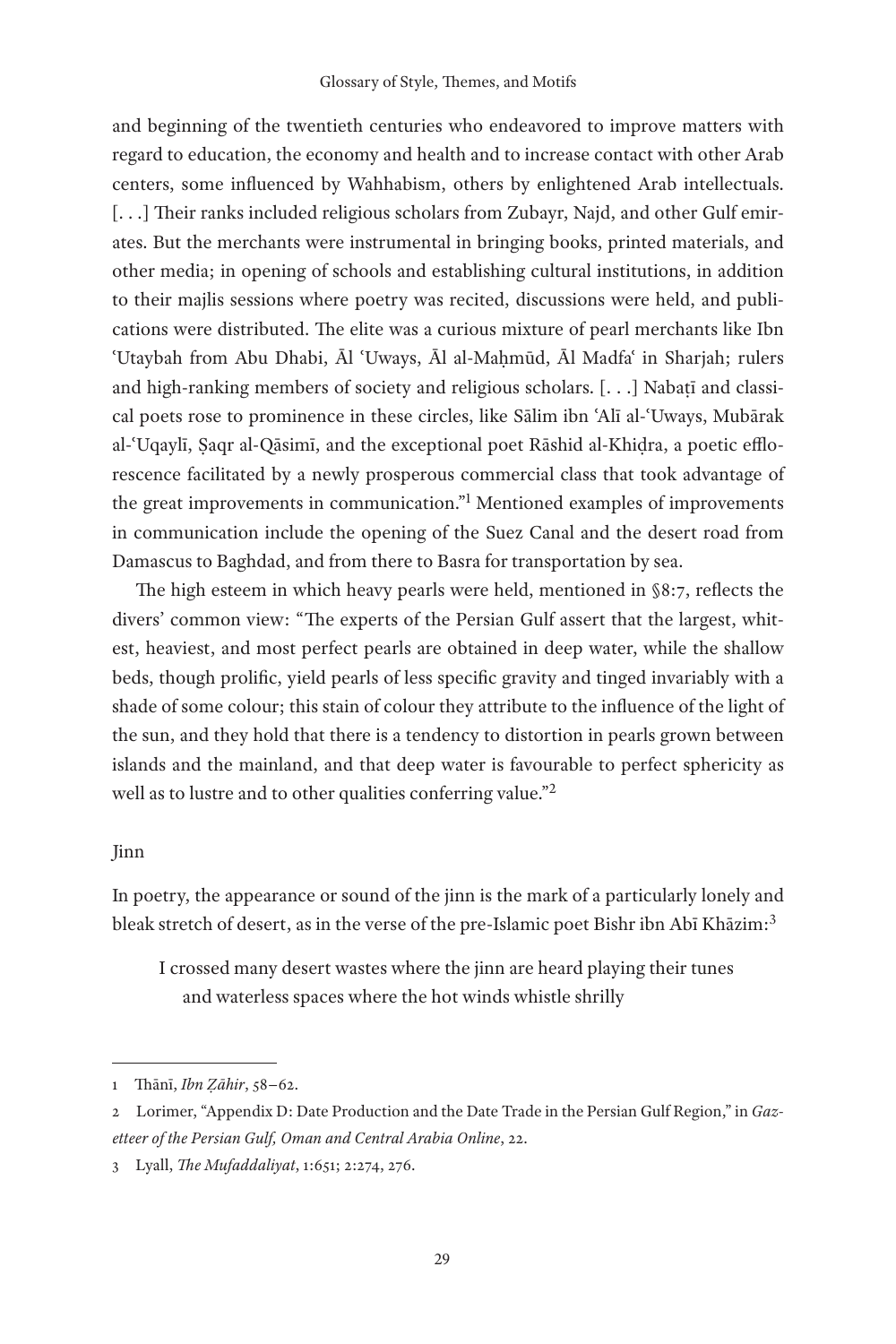*wa-kharqin taʿzifu l-jinnānu fīhi fayāfīhi taḥinnu bihā l-sahāmū*

and Dhū l-Rummah:1

In those wastes the jinn raise their plaintive song at night as the wind howls through the dry, outspread branches of the ʿayshūm tree

*li-l-jinni bi-l-layli fī arjāʾihā zajalun kamā tanāwaḥa yawma l-rīḥi ʿayshūmū*

#### and: $2$

Many deserts as wide as the sky did I cross, and fields of stone painted black by night Spooked by eerie sounds of the wilderness, as if humans were singing and calling to each other.

*wa-dawiyyatin mithli l-samāʾi ʿtasaftuhā wa-qad ṣabagha l-laylu l-ḥaṣā bi-sawādī bihā min ḥasīsi l-qafri ṣawtun ka-annahu ghināʾun anāsiyyun bihā wa-tanādī*

As here, such encounters are also likely to occur in the period of the greatest heat, for instance in these lines of Jabr ibn Sayyār:3

When stones are baked red hot by the noon sun, and lizards stand like clerics calling for prayer, The jinn leave their hideouts in trenches, and foxes come out of their holes.

*lā ḥamyat ar-ramḍā migāyilhā l-ḥaṣā shirwā mitāwiʿtin bi-rūs manārhā wa-l-jinn mā taktann fī ʿarṣāthā wa-hajārisin mā takhtifī b-aḥjārhā*

<sup>1</sup> Dhū l-Rummah, *Dīwān*, 408.

<sup>2</sup> Dhū l-Rummah, *Dīwān*, 658−86.

<sup>3</sup> Sowayan, *al-Shiʿr al-nabaṭī*, 437.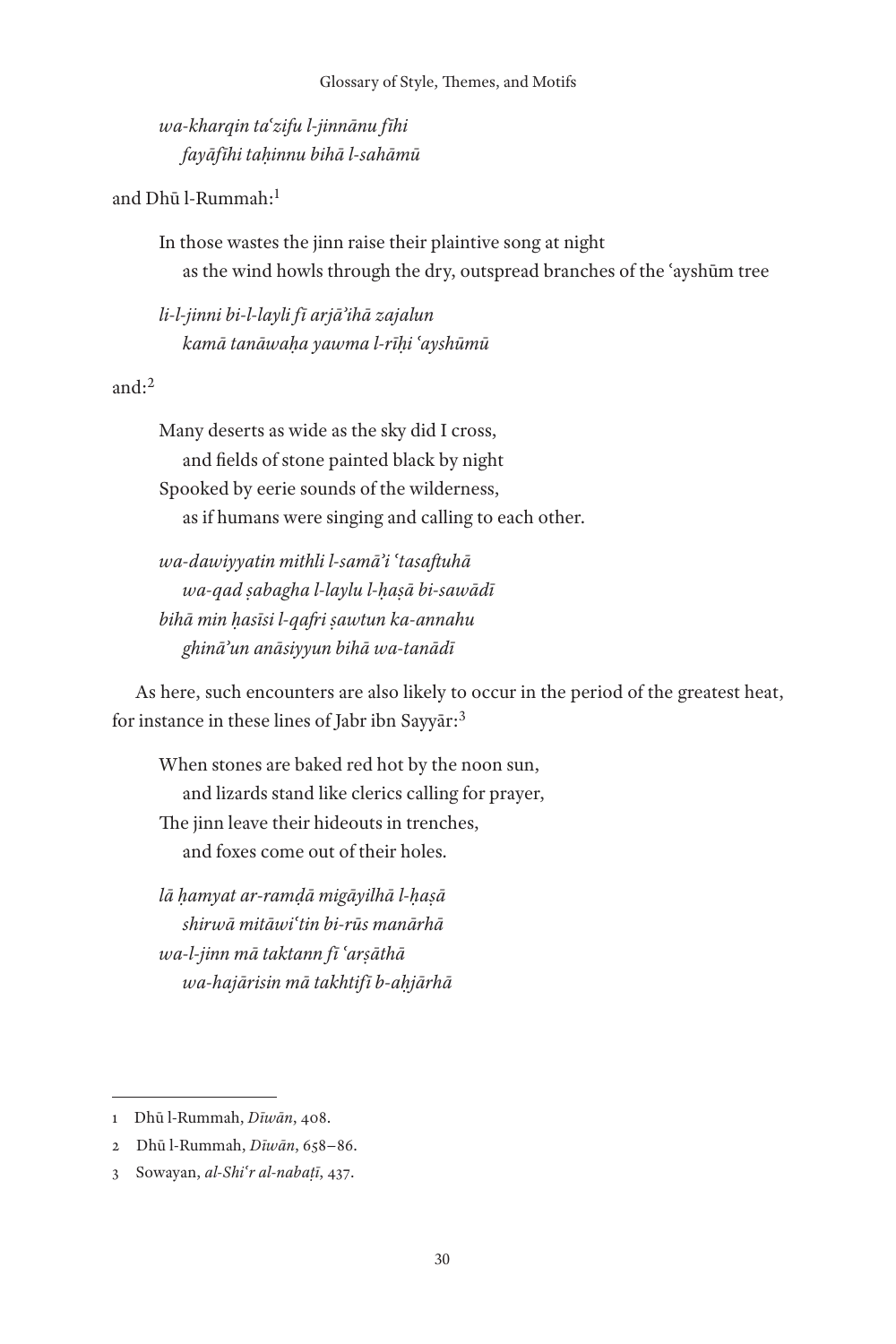# Doves

The cooing of a dove is the musical accompaniment to a lover's woe, repeated in countless poems. A typical example is found in verses by Zayd ibn ʿUrayʿir, the last prince of the Āl Ḥamīd dynasty in eastern Arabia before it was crushed by the nascent Saudi state:1

It pained my heart and roused my mind to hear the dove's plaintive cooing on its perch at the abandoned camp; Please, dove, stop your wailing in tremulous tones: fly away from your lookout over the ruins! You moan as if you were deserted by your mates: yes, what else can one do when separated from his friends! *wa-mimmā shijā galbī wa-hayyaḍ l-khāṭirī wargin talāʿā fōg al-aṭlāl shārifih*

*yā-warg lā talʿī bi-ṣōtin mgharrid walā taʿtilī al-aṭlāl w-iyyā l-mishārifih yaḥinn alladhī min yōm fārag wilīfih ajal kēf min fārag jimāyiʿ walāyifih*

# Formulaic Numbers

The ninety thousand victims of a flood, mentioned in §4.51, must be a formulaic number. Ninety and multiples of it are common in the poetry. Some examples are: "Rider who sets out with nine hundred mounts, ninety, ninety more, and another thousand";<sup>2</sup> "We have nine thousand milk camels  $[\ldots]$  and ninety herds of old and young she-camels";<sup>3</sup> and:<sup>4</sup>

After he had collected a stable of ninety pedigree mares, and ninety slaves armed with lances

*min ʿigb mā ribaṭ tisʿīn ṣafrā w-tisʿīn naggāl al-gnā min ʿabīdih*

<sup>1</sup> Sowayan, *al-Shiʿr al-nabaṭī*, 512.

<sup>2</sup> Kurpershoek, *Arabian Romantic*, 53.

<sup>3</sup> Lerrick, *Taghrībat Bani Hilal*, 49−50.

<sup>4</sup> Sowayan, *Ayyām al-ʿarab*, 1027.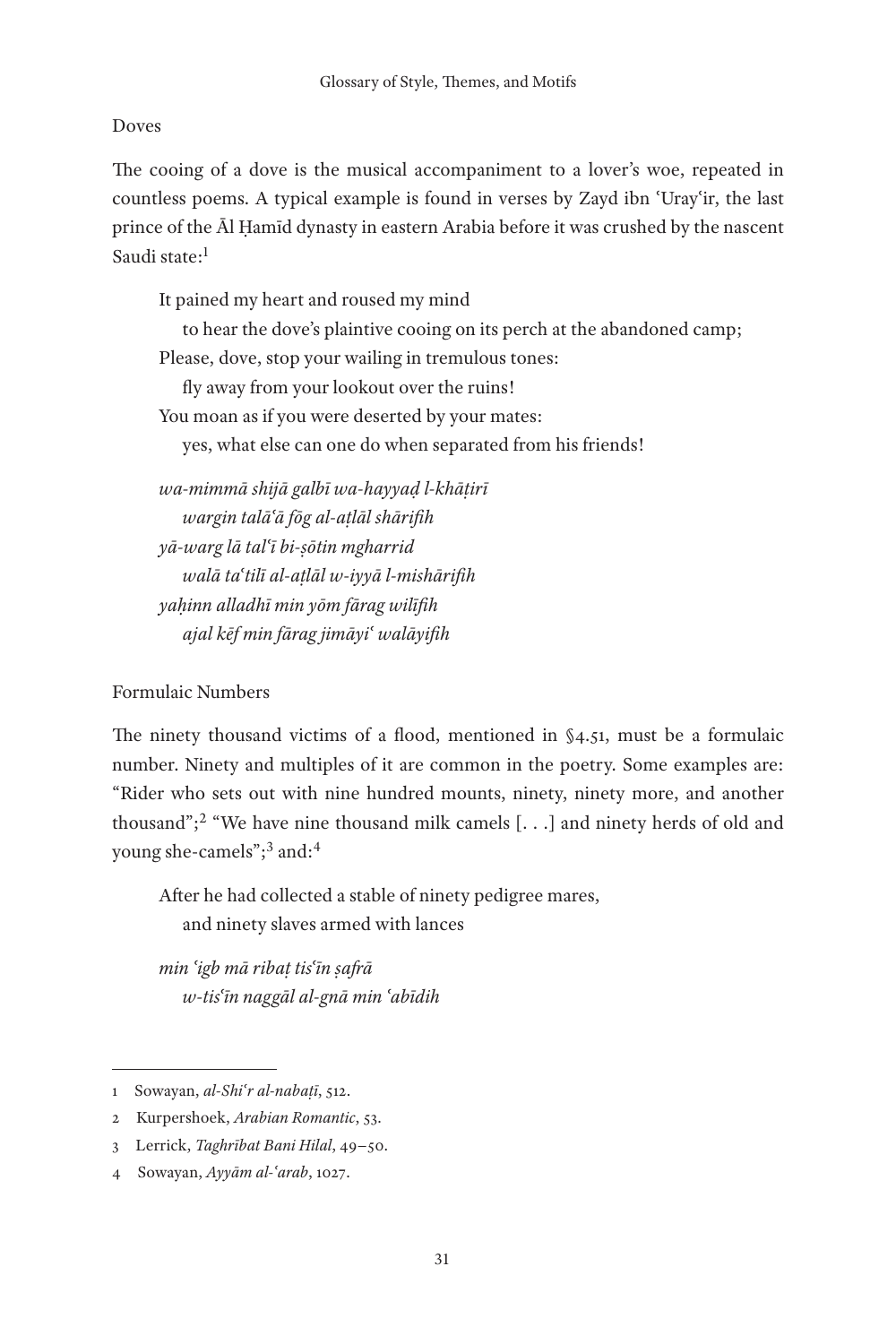# and: $<sup>1</sup>$ </sup>

Two thousand came to the well, watered, and left;

and another two thousand descended from the sandy heights to the well; We stitched ninety leather buckets made of female camels' hide,

and another ninety made of young male camels' hide.

*alfēn ward al-mā w-alfēn ṣadrih w-alfēn maʿ rūs al-ʿdām wrūd; kharaznā dlāhum jild tisʿīn bakrah w-tisʿīn maʿ tisʿīn jild giʿūd*

It has remained a feature of narratives and poetry associated with the Hilālī saga, e.g., the Zuʿbiyyah, the daughter of Ibn Ghāfil (see Introduction to the printed volume): "We gave him ninety sorrel mares" [. . .] "ninety fillies" [. . .] "ninety and ninety and two thousand horsemen" [...] "ninety pair of horns" [...] "ninety nights" [...] "ninety men from both sides were killed."<sup>2</sup>

## Graves

In Emirati oral culture, the line "this is the place where the eye sleeps in peace" (§13.33, *al-ʿēn ṭāb manāmhā*) is associated with Ibn Ẓāhir's search for a suitable grave, which led him to Rās al-Khaymah. Almost a thousand years earlier, the same connection between good soil and ease of mind was made by Dhū l-Rummah:<sup>3</sup>

In a land of wholesome soil sprinkled by rains of spring, healthy and free from salt and agriculture There one's mind feels at ease, as if perfumes come wafting to it with the coolness of night.

*bi-arḍi hijāni l-turbi wasmiyyati l-tharā ʿadhātin naʾat ʿanhā l-mulūḥatu wa-l-baḥrū taṭību l-arwāḥu ḥattā ka-annamā yakhūḍu l-dujā fī bardi anfāsihā l-ʿiṭrū*

<sup>1</sup> Sowayan, *Ayyām al-ʿarab*, 1031.

<sup>2</sup> Kurpershoek, *The Poetry of ad-Dindān*, 211−17.

<sup>3</sup> Dhū l-Rummah, *Dīwān*, 574−75.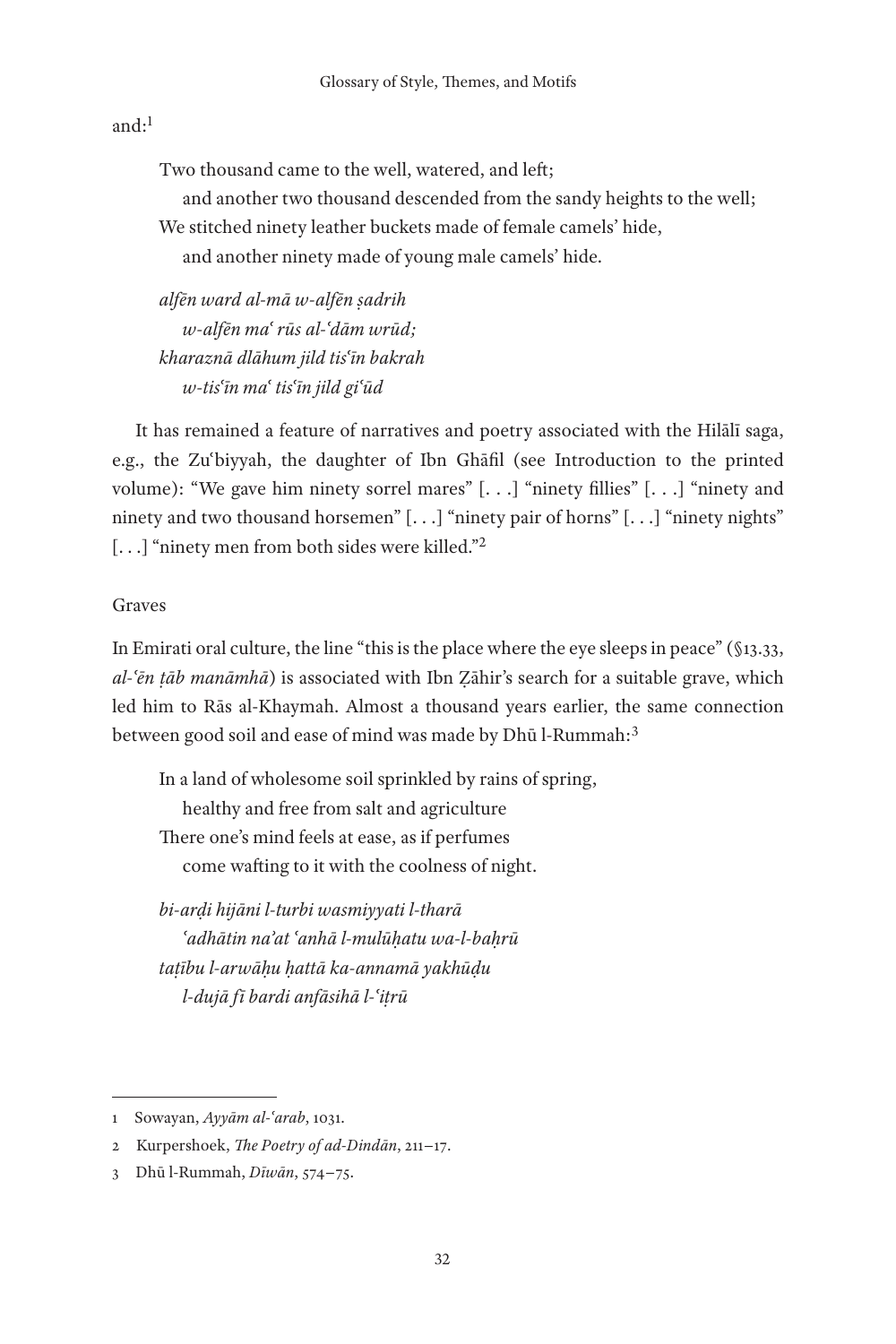In today's Emirates, the first half of this verse by Ibn Ẓāhir is considered a succinct description of the country's coastal and inland desert areas. In the roughly contemporary work of al-Khalāwī, a similar point is made:<sup>1</sup>

If a free man is in dire straits tossed about by the world and hard-pressed; [. . .] A fellow is not confined to a particular place: one's place is where one can benefit. *idhā l-ḥirr gallat ḥīltih thumm ghādarat tṣaffig bih ad-dinyā w-ḍāgat midhāhibi*  $[ \ldots]$ *fa-d-dār mā yiḥṣar ʿalēhā wlēdhā*

*dār al-fitā mā ṭāb fīhā mikāsbih*

## Friends

In his maxims, Ibn Ẓāhir is at pains to stress the importance of friends, but only if they are true friends. Many friends are effectively one's enemies. Statements such as "with friends like you, who needs enemies" are common in complaints about insufficiently loyal friends, e.g., Rumayzān:2

Many a friend's presence is as good as his absence; even if sated, he acts as if he is starving

*w-kam min ṣidīgin ḥāḍirin mithl ghāyib w-law kān shabʿānin fa-hū mithl jāyiʿ*

and the early Nabaṭī poet al-Sharīf Jarī al-Jinūbī:<sup>3</sup>

No matter how many friends you count, in your hour of need few will remain

*ilā mā akthar al-khillān yōm tiʿiddhum kithīrin w-ʿind al-mūjibāt gilīl*

<sup>1</sup> Ibn Khamīs, *al-Khalāwī*, 59.

<sup>2</sup> Sowayan, *al-Shiʿr al-nabaṭī*, 423.

<sup>3</sup> Sowayan, *al-Shiʿr al-nabaṭī*, 592.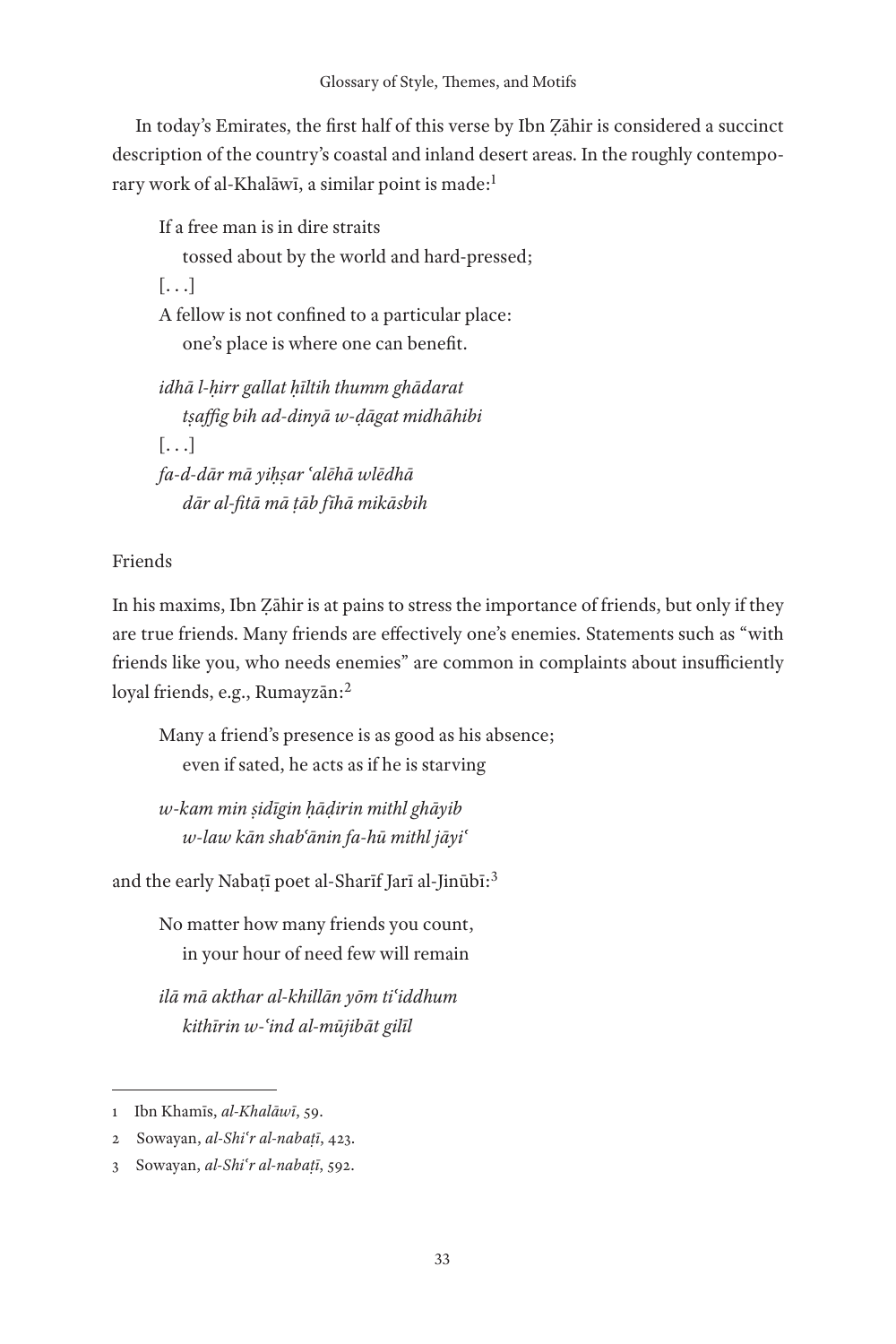and al-Khalāwī:1

Be on your guard against an enemy once, but beware of a malicious friend a thousand times

*w-iḥdhar ʿaduwwik fī l-malā fard marrah w-iḥdhar ṣidīg as-suww alfin tḥāṭ bih*

and Ḥmēdān al-Shwēʿir.2

Not much better are undependable friends, as in the saying, "Fair-weather friends, count them as enemies" (*khillān ar-rakhā ʿiddhum gōm*);3 and: "A useless friend is effectively an enemy who does no harm" (*ṣidīj mā yinfaʿak mithil ʿaduw mā yiḍarrik*).4 A related piece of advice is not to tell anyone about your plans and hidden thoughts except your most trusted friends, e.g., the Jabrid poet ʿĀmir l-Samīn in a string of wise counsels similar to the ones given by Ibn Zāhir;<sup>5</sup> and in 1735 the headman of al-Bīr, Muḥammad ibn Manīʿ al-ʿAwsajī al-Badrānī al-Dawsarī:6

To entrust your secret thoughts to the rabble, is short-sighted and will not further your goals.

*w-min waddaʿ awbāsh al-barāyā sdūdih fa-hū ʿādim ash-shōfāt mikhṭī gṣūdih*

The need for dependable friends when "the music of the good life stops" (*ayyām at-taghānī*, lit. "days of luxury") explains poetry's repeated advice to deal gently with friends who in one's view commit a mistake, e.g., Jabr ibn Sayyār:7

Show great patience when dealing with the mistakes of friends, for only the patient will attain their high ambitions; Even if your companion cold-shoulders you on purpose, he yet may be steadfast when your enemies surge against you

<sup>1</sup> Ibn Khamis, *al-Khalāwī*, 58.

<sup>2</sup> Kurpershoek, *Arabian Satire*, 27, 53, 107.

<sup>3</sup> Al-Juhaymān, *Amthāl*, 3:38.

<sup>4</sup> Ḥanẓal, *Jāmiʿ al-amthāl*, 185.

<sup>5</sup> Sowayan, *al-Shiʿr al-nabaṭī*, 345.

<sup>6</sup> Sowayan, *al-Shiʿr al-nabaṭī*, 514.

<sup>7</sup> Sowayan, *al-Shiʿr al-nabaṭī*, 488.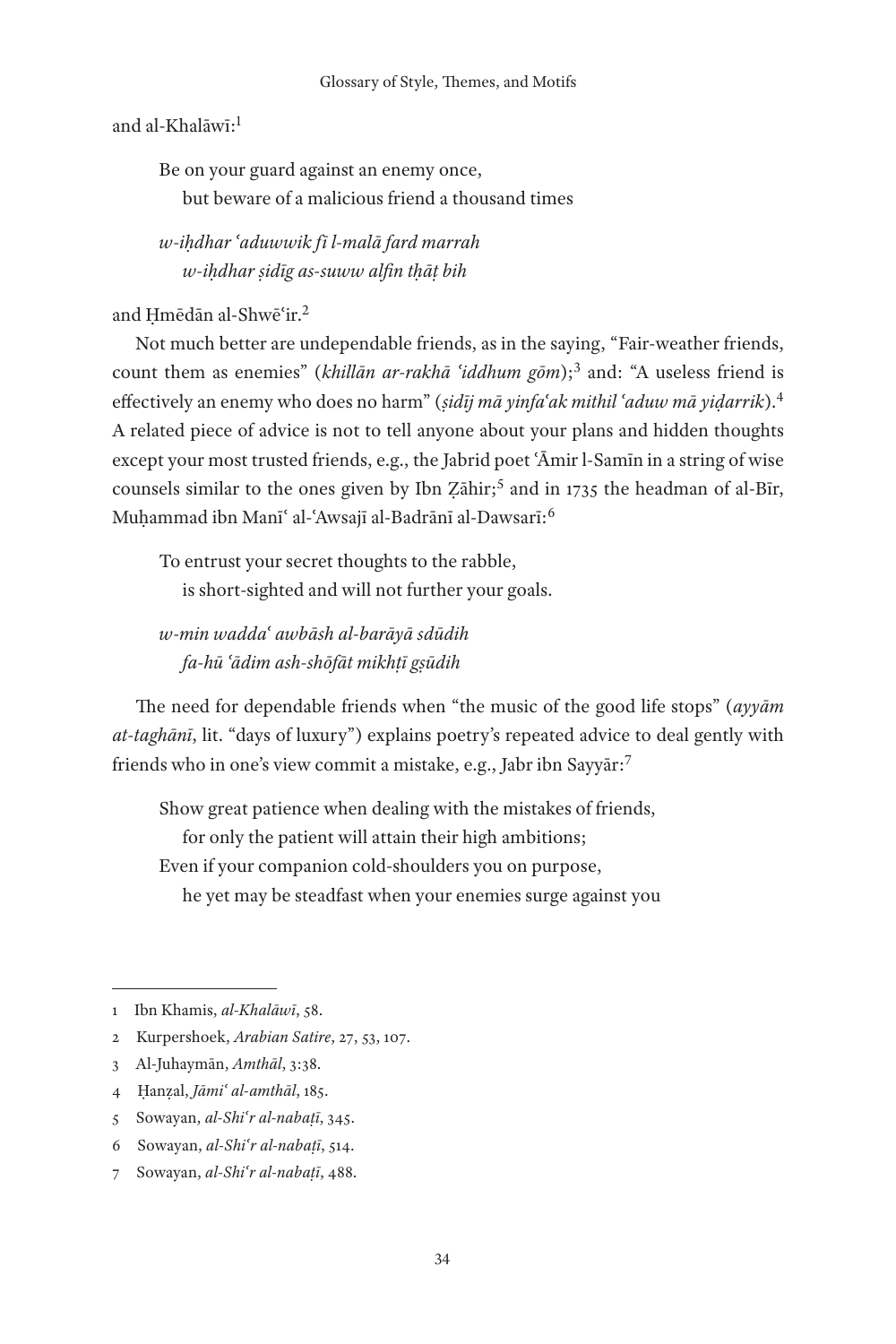*wa-ṣabrin ʿalā zallāt al-aṣḥāb ṭūlih fa-lā yidrik aṭ-ṭōlāt illā ṣibūrhā; rifīgik w-law jāfāk yōmin tiʿammad fa-hū ʿind zomāt al-ʿdā fī nḥūrahā*

and Muhammad ibn Manī' al-'Awsajī al-Dawsarī:<sup>1</sup>

Always respond with gentle intelligence to the mistakes of a friend

*wa-bi-l-ḥilm ʿan zallāt al-aṣḥāb ṭūlih*

and in a poem by Fāyiz ibn Nhēt, dated 1699:<sup>2</sup>

Every trustworthy man on becoming chief in his land, remains loyal to his friend if he commits an offense; And if he makes a second mistake, he will forgive him; if he is at fault for a third time, he overlooks it with a heavy heart.

*w-kill ākhā thigitin w-in shākh bi-waṭnih yaḥfiẓ ṣidīgih ilā mā dās zallāt; w-in bān lih zallitin ukhrā ʿafā ʿanhā w-in bānat ath-thālithah f-idmaḥ mʿānāh*

The same point is made in the saying, "A chief looks the other way if one of his men commits thirty wrongs" (*ash-shēkh yasmaḥ ʿan thalāthīn zallah*).3

## Wealth and Poverty

The relation between one's social standing and wealth is expressed by the saying, "The poor are not held in esteem as real men" (*min gall mālih ṣār mā hūb rajjāl*).4 The poetry of this period frequently strikes a note of indignation at the fall in social rank caused by poverty, e.g., Ḥmēdān al-Shwēʿir and his predecessor in the same town, Jabr ibn Sayyār, in this verse:<sup>5</sup>

4 Al-Juhaymān, *Amthāl*, 8:216.

<sup>1</sup> Sowayan, *al-Shiʿr al-nabaṭī*, 514.

<sup>2</sup> Sowayan, *al-Shiʿr al-nabaṭī*, 547.

<sup>3</sup> Al-Juhaymān, *Amthāl*, 4:90.

<sup>5</sup> Sowayan, *al-Shiʿr al-nabaṭī*, 466.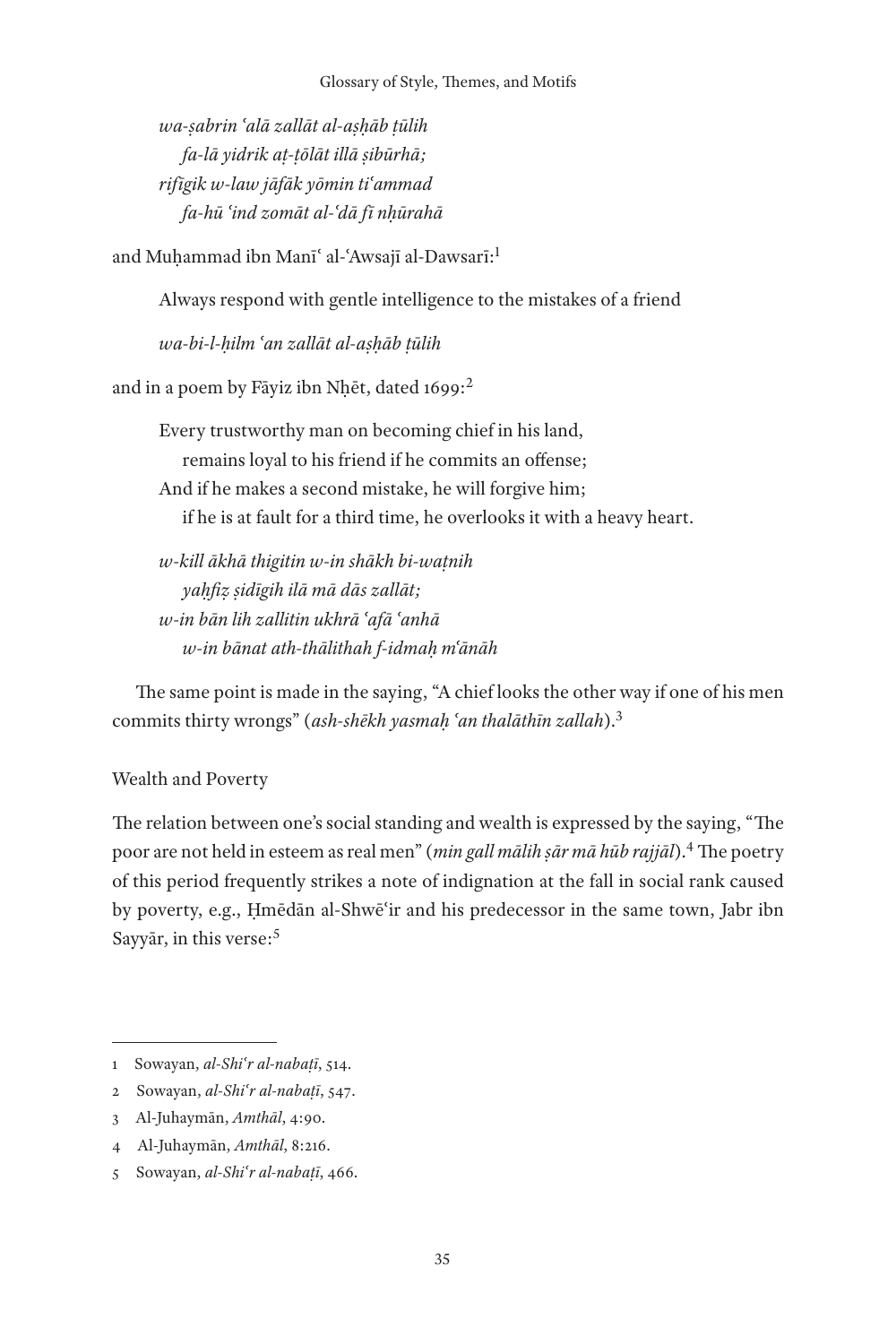If one is poor and stands with empty hands,<sup>1</sup> he is disregarded, scorned, his voice carries no weight in the tribal assemblies.

*w-min kān miftigr al-iyādī fa-gadrih mhānin malfūh al-ḥaky fī ḥamāyilih*

The contribution of wealth to one's status in society is summed up in the saying, "Wealth is a man's weapon" (*al-māl slāh ar-rjāl*);<sup>2</sup> and in the Emirati saying, "If you have your own money, you are under no one's foot" (*bi-flūsik maḥḥad yidūsik*).3

Ibn Ẓāhir's view of the balance between honor and wealth is echoed in the earliest Arabic poetry, e.g., the line of al-Muthaqqib al-ʿAbdī:4

He does not care and happily agrees to spend all his wealth to keep his honor safe.

*lā yubālī ṭayyibū l-nafsi bihī talafa l-māli idhi l-ʿirḍu salimū*

It is intertwined with the notion that the accumulation of wealth without spending it is a losing proposition, as expressed by Tamīm ibn Abī Muqbil:<sup>5</sup>

Spend it all and prosper, for wealth is a dishonor; eat it, for it will be wiped out and eaten by fate.

*fa-atlif wa-akhlif innamā l-mālu ʿāratun wa-kulhū maʿa l-dahri lladhī huwa ākilu*

Similarly, Ibn Zāhir's Najdī contemporary, al-Khalāwī:<sup>6</sup>

Generous men use their wealth to maintain their social position; mean fellows sacrifice their standing for the sake of wealth.

*wa-l-ajwād dūn al-ḥāl bi-l-māl tittigī wa-l-andhāl dūn al-māl bi-l-ḥāl ḥālbih*

- 5 Lyall, *The Mufaddaliyat*, 1:660.
- 6 Ibn Khamīs, *al-Khalāwī*, 284.

<sup>1</sup> I.e., as in the verse of Ibn Ẓāhir, unable to maintain his social standing by properly entertaining guests.

<sup>2</sup> Al-Juhaymān, *Amthāl*, 7:140.

<sup>3</sup> Ḥanẓal, *Jāmiʿ al-amthāl*, 293.

<sup>4</sup> Lyall, *The Mufaddaliyat*, 1:593; 2:234.